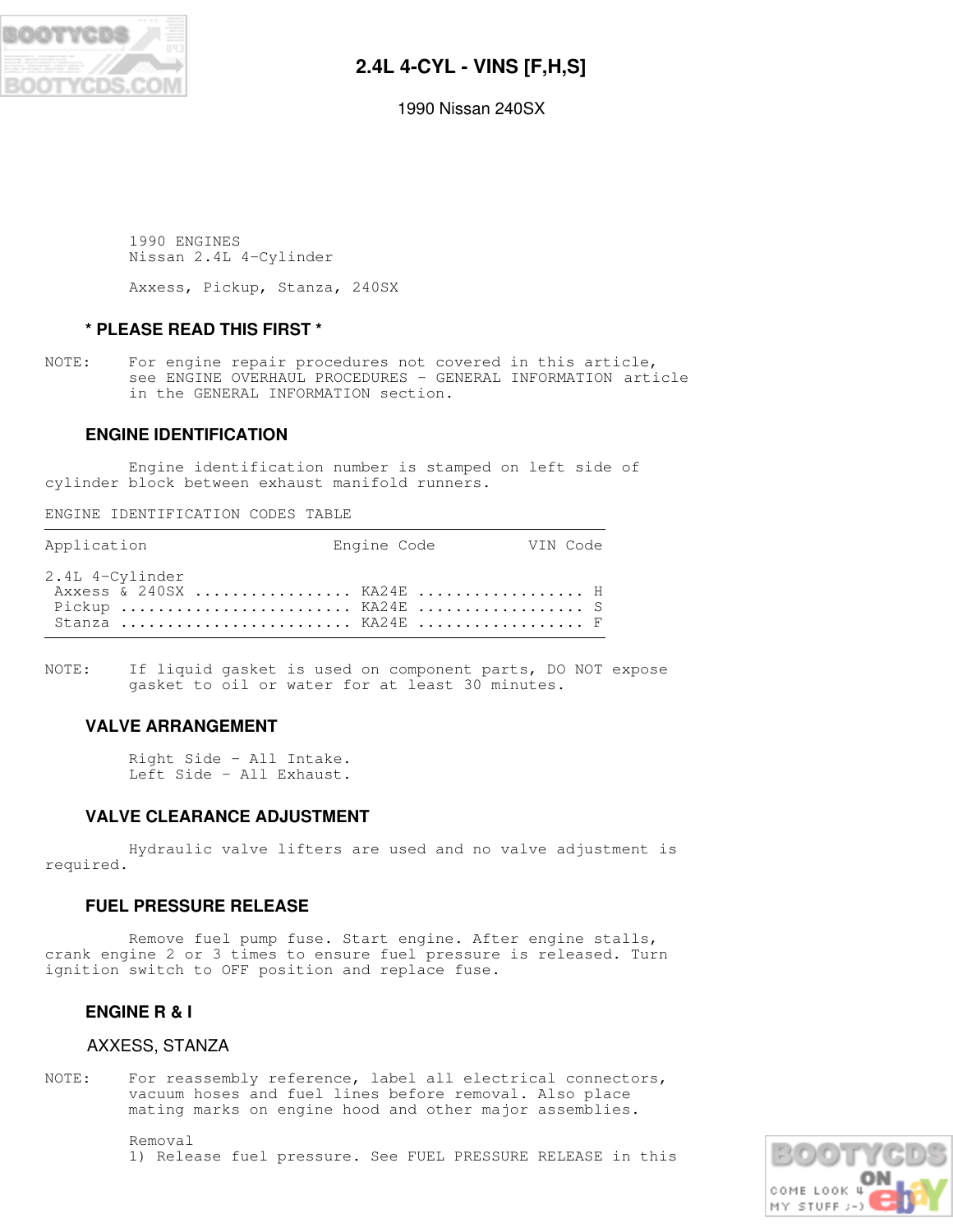

article. Disconnect negative battery cable. Drain oil and coolant. Disconnect all related pipes, electrical harnesses, vacuum lines and fuel lines. Remove A/C compressor and power steering pump without disconnecting hoses and set aside.

 2) Remove alternator and adjusting bracket. Raise and support vehicle. Remove drive shaft on 4WD models. On all models, remove axle shafts. Disconnect exhaust manifold from exhaust front pipe. Remove front exhaust pipe.

 3) Raise engine slightly and disconnect and/or remove all engine mounts. Support engine and transaxle assembly with jacks under oil pan and transaxle. Lower engine and transaxle assembly. Separate engine from transaxle.

#### Installation

 On Axxess 4WD models, adjust length between buffer rod bolts. See Fig. 1. On all models, replace worn or separated rubber engine mounts. Ensure proper placement of all electrical harnesses and vacuum lines. To complete installation, reverse removal procedure. See TORQUE SPECIFICATIONS at end of article.



Fig. 1: Adjusting Buffer Rod Length (Axxess 4WD) Courtesy of Nissan Motor Co., U.S.A.

## PICKUP

 Removal 1) Release fuel pressure. See FUEL PRESSURE RELEASE in this

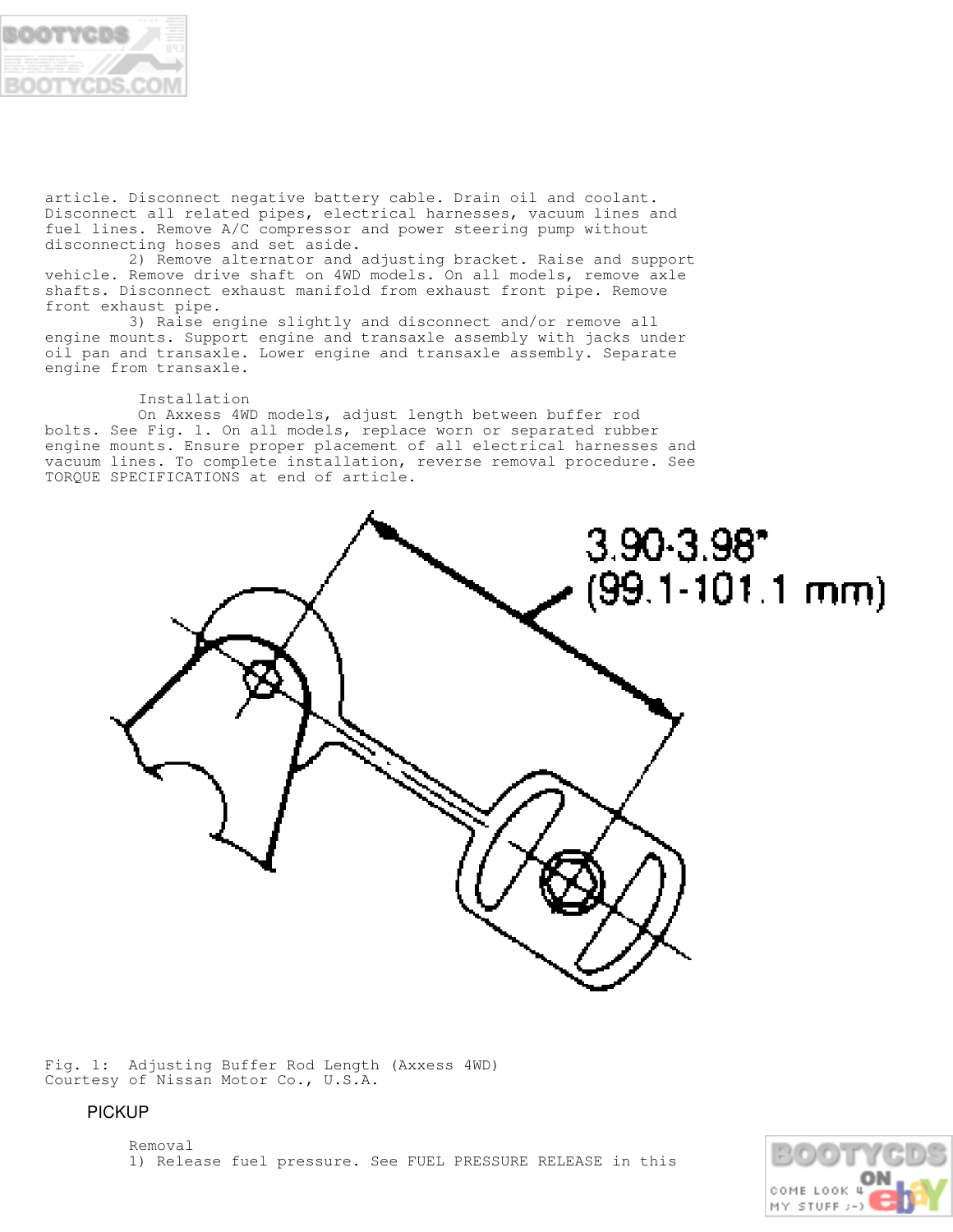

article. Disconnect negative battery cable. Drain oil and coolant. Remove radiator with shroud. Remove cooling fan.

 2) Remove engine undercover. Remove A/C compressor and power steering pump (if equipped) without disconnecting hoses and set aside. Wire compressor and pump out of working area.

 3) On 2WD models, disconnect starter motor harness. On 4WD models, remove starter motor. On all models, disconnect exhaust manifold from exhaust pipe. Remove front exhaust pipe.

 4) On 2WD models, disconnect drive shaft from transmission. Remove transmission-to-rear engine mount bracket bolts. Remove transmission crossmember. Remove front engine mount bolts. Lift and remove engine.

 5) On 4WD models, disconnect front drive shaft from front differential carrier. Remove front drive shaft bolts. Remove front differential carrier bolts and remove front differential carrier member.

 6) Remove differential front mount bolts. Remove transmission-to-rear engine mount bracket nuts. Remove front engine mount bolts. Lift engine. Remove engine-to-transmission bolts. Lift and remove engine.

Installation

 Replace worn or separated rubber engine mounts. Ensure proper placement of all electrical harnesses and/or vacuum lines. To complete installation, reverse removal procedure. See TORQUE SPECIFICATIONS at end of article.

## 240SX

 Removal & Installation Information not available from manufacturer.

## **INTAKE MANIFOLD R & I**

Removal (All Models)

 1) Release fuel pressure. See FUEL PRESSURE RELEASE in this article. Disconnect negative battery cable. Drain coolant. Disconnect throttle cable(s) at throttle body. Disconnect all related pipes, electrical harnesses, vacuum lines and fuel lines.

 2) Remove accessories and brackets as required for clearance. Remove intake manifold support bracket. Remove fuel rail and injectors. Remove intake manifold bolts and intake manifold.

Installation

 Install intake manifold on cylinder head. Tighten bolts in sequence to specification. See Fig. 2. See TORQUE SPECIFICATIONS table at end of article. To complete installation, reverse removal procedure.



**FRONT OF ENGINE ●** 

Fig. 2: Intake Manifold Tightening Sequence Courtesy of Nissan Motor Co., U.S.A.



## **EXHAUST MANIFOLD R & I**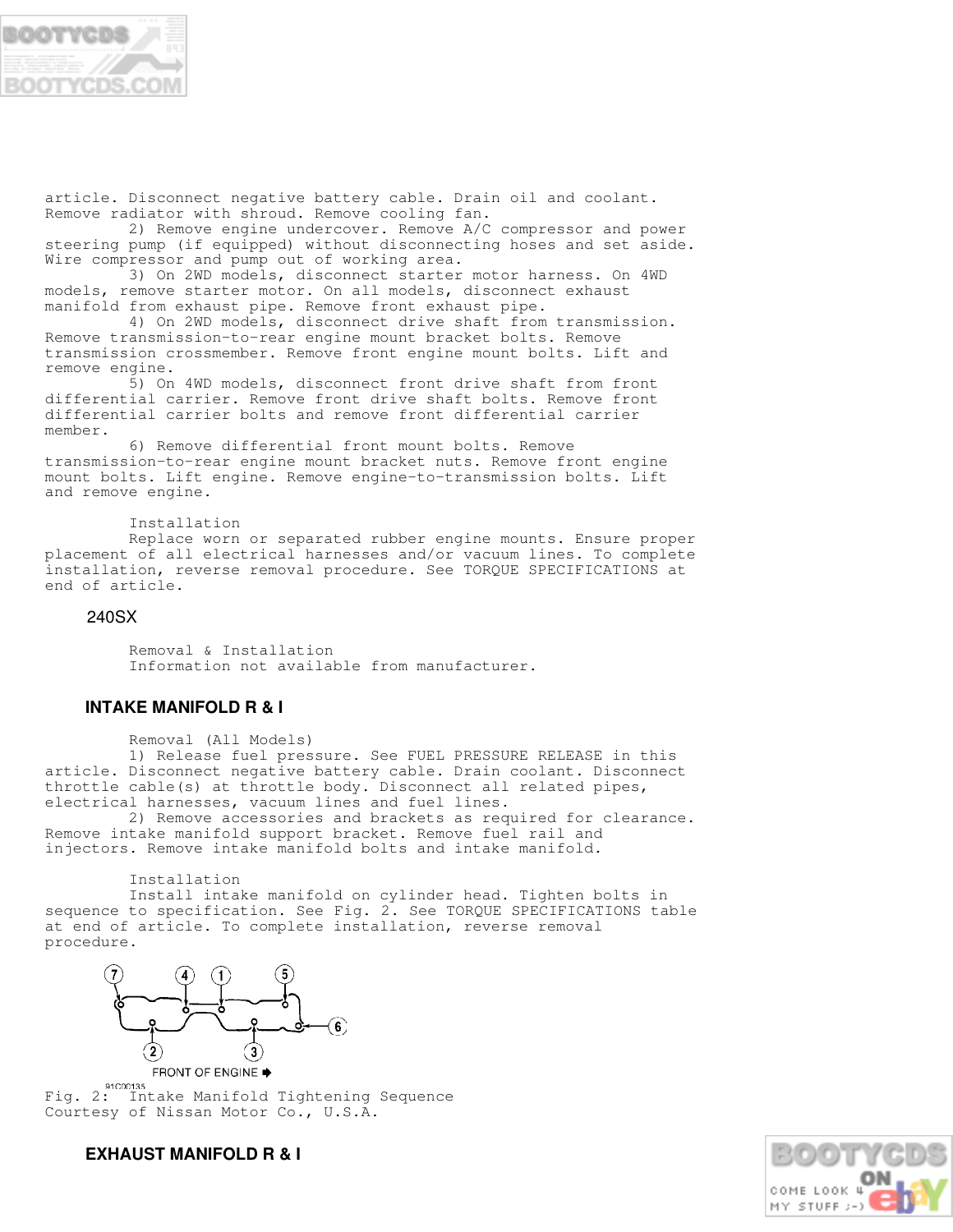

#### Removal (All Models) Disconnect negative battery cable. Remove accessories and brackets as required for clearance. Disconnect exhaust pipe from manifold. Remove exhaust manifold heat shield and exhaust manifold.

 Installation Install exhaust manifold on cylinder head. Tighten nuts and bolts in sequence and to specification. See Fig. 3. See TORQUE SPECIFICATIONS table at end of article. To complete installation, reverse removal procedure.



**91 DOO1 36**<br>Fig. 3: Exhaust Manifold Tightening Sequence Courtesy of Nissan Motor Co., U.S.A.

## **CYLINDER HEAD R & I**

## AXXESS, STANZA

### Removal

 1) Release fuel pressure. See FUEL PRESSURE RELEASE in this article. Disconnect negative battery cable. Drain coolant. Remove intake air duct. Disconnect throttle cable(s) at throttle body.

 2) Remove throttle body and intake plenum as a unit. Disconnect all related pipes, hoses, fuel lines and vacuum lines. Remove intake manifold support bracket and intake manifold. Remove rocker arm cover. Carefully remove rocker arm cover without striking rocker arms.

 3) Set No. 1 piston at TDC on compression stroke. Loosen camshaft sprocket bolt. Using Chain Support (KV10105800), support timing chain. See Fig. 4. Remove camshaft sprocket.

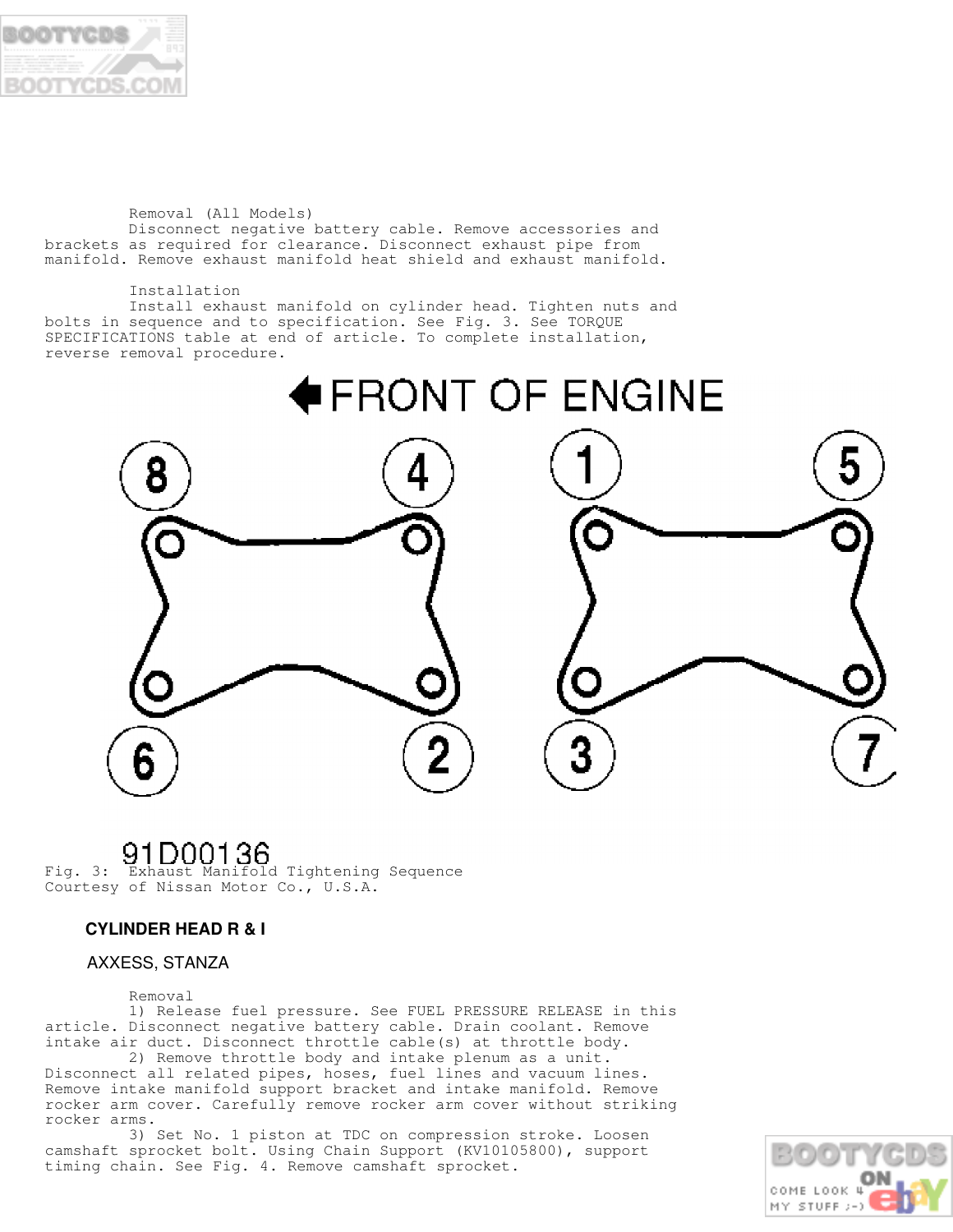

 4) Remove cylinder head-to-front cover bolts. Remove cylinder head bolts in REVERSE order of tightening sequence in 2 or 3 steps. See Fig. 5. Remove cylinder head.

#### Disassembly

 Loosen rocker arm shaft bolts evenly in 2 or 3 steps, rotating from outside to inside in sequence. Remove camshaft. Remove valves, valve springs and related parts using Valve Spring Compressor (KV10109210). Mark bottom side of springs with Red paint if necessary for reassembly reference.



Fig. 4: Holding Timing Chain With Chain Support Courtesy of Nissan Motor Co., U.S.A.

> Inspection 1) Check cylinder head for cracks, flaws or damage. Repair or

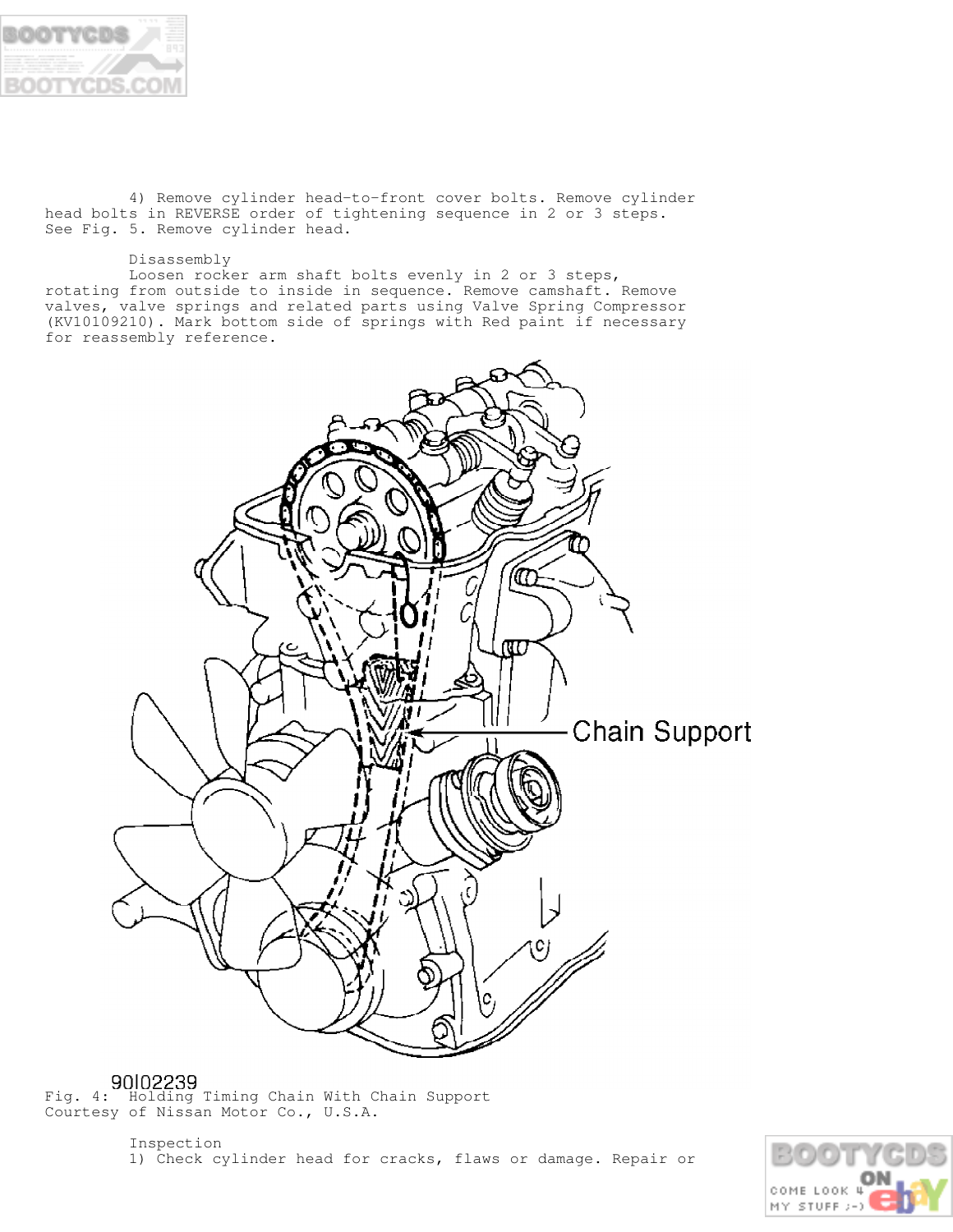

replace as necessary. Inspect head and block mating surfaces for warpage. Warpage limit is .004" (.10 mm) or less. If beyond limit, refinish surface.

 2) Maximum surface grinding limit of cylinder head plus block is .008" (.20 mm). Replace head and/or block if machined or warped beyond specification.

 3) Using calipers, measure cylinder head height. See CYLINDER HEAD SPECS TABLE at end of article. If cylinder head height is not within specifications, replace cylinder head.

 4) After resurfacing cylinder head, ensure camshaft rotates freely by hand. Replace cylinder head if resistance is felt.

Installation

 1) Ensure mating surfaces of cylinder head and block are clean. Install cylinder head and new gasket.

 2) Tighten head bolts to 22 ft. lbs. (30 N.m). See Fig. 5. Tighten head bolts to 58 ft. lbs. (79 N.m). Loosen all bolts completely. Tighten head bolts to 22 ft. lbs. (30 N.m). Tighten head bolts to 54-61 ft. lbs. (73-83 N.m).

 3) Ensure knockpin is positioned at 12 o'clock in camshaft. Set chain on camshaft by aligning Silver chain mating link to punch mark on cam sprocket. Install camshaft sprocket to camshaft. Install camshaft sprocket bolt and tighten to specification. Remove chain stopper installed during removal.

 4) Apply sealant to cylinder head and rubber plug. Install rubber plug. Wipe off excess sealant. To complete installation, reverse removal procedure. Run engine for several minutes, allow engine to cool down and recheck head bolt torque.

### PICKUP, 240SX

Removal

 1) Release fuel pressure. See FUEL PRESSURE RELEASE in this article. Disconnect negative battery cable. Drain cooling system. Remove power steering pump drive belt. Remove power steering pump, brackets and idler pulley.

 2) Label and disconnect necessary electrical wiring and vacuum hoses. Disconnect accelerator cable bracket. Disconnect EGR tube from exhaust manifold. Remove intake plenum-to-intake manifold bolts.

 3) Remove intake manifold-to-cylinder head bolts while raising plenum upward. Remove rocker arm cover. Bring No. 1 piston to TDC on compression stroke. Loosen camshaft sprocket bolt. Using Chain Support (KV10105800), support timing chain. See Fig. 4. Remove camshaft sprocket.

 4) Remove cylinder head-to-engine front cover bolts. Loosen cylinder head bolts in 2 or 3 steps in reverse order of tightening sequence to prevent warping or cracking cylinder head. See Fig. 5. Remove cylinder head.



Fig. 5: Cylinder Head Tightening Sequence Courtesy of Nissan Motor Co., U.S.A.

COME LOOK 4 MY STUFF :

Disassembly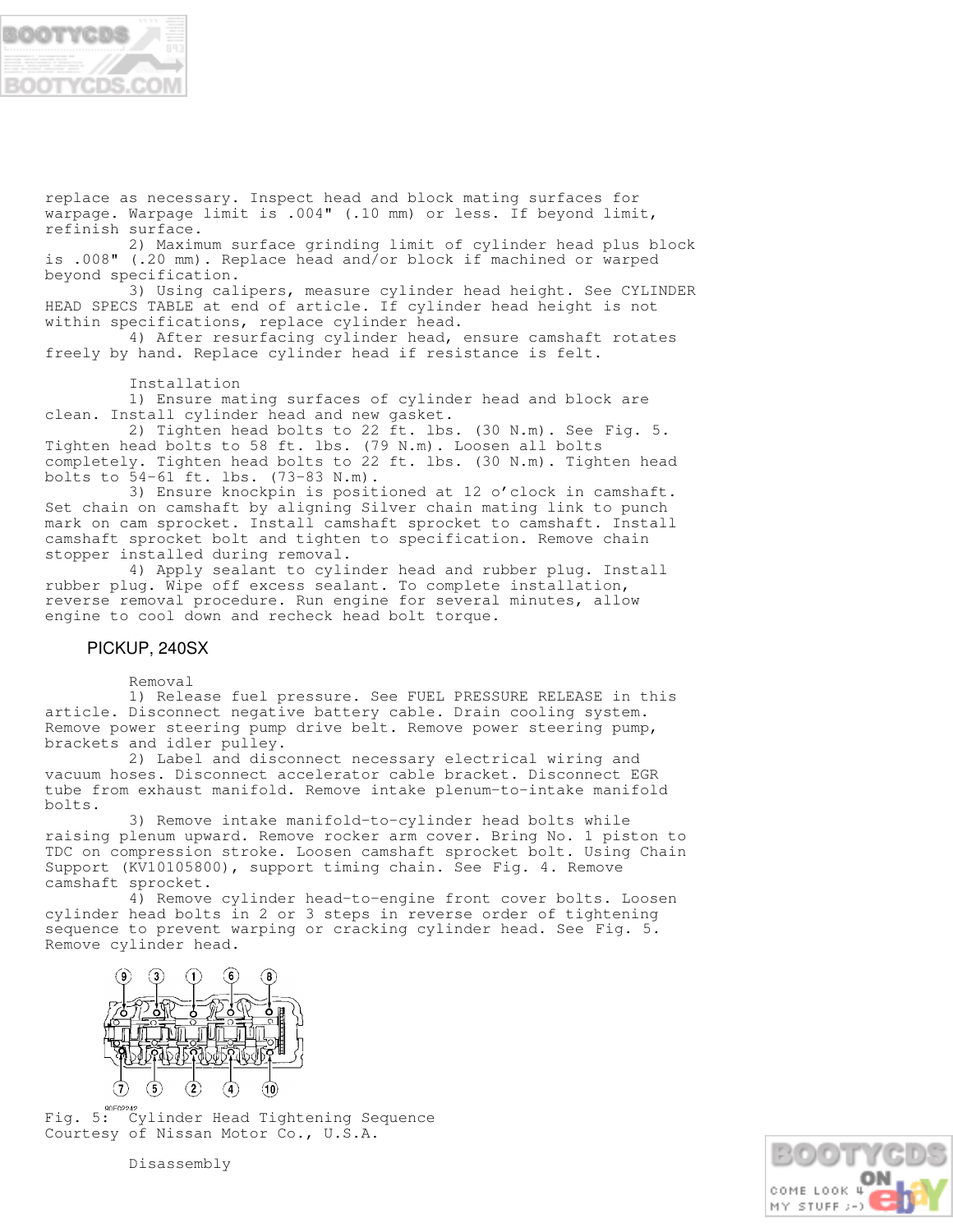

 Loosen rocker arm shaft bolts evenly in 2 or 3 steps, rotating from outside to inside in sequence. Remove camshaft. Remove valves, valve springs and related parts using Valve Spring Compressor (KV10109210). Mark bottom side of springs with Red paint if necessary for reassembly reference.



90G02243<br>Fig. 6: Exploded View of Cylinder Head Courtesy of Nissan Motor Co., U.S.A.

## Inspection

 1) Check cylinder head for cracks, flaws or damage. Repair or replace as necessary. Inspect head and block mating surfaces for warpage. Warpage limit is .004" (.10 mm) or less. If beyond limit,

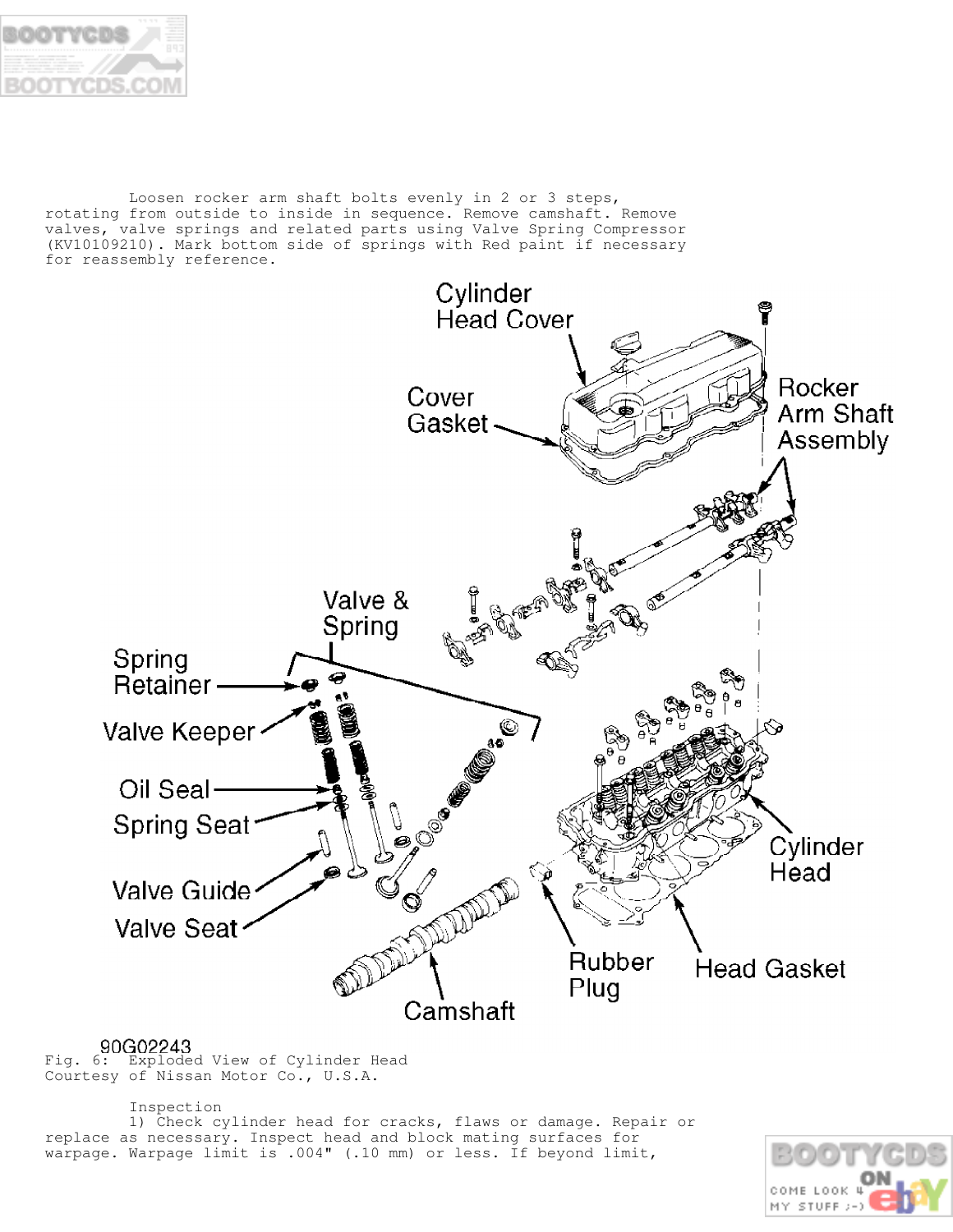

refinish surface.

 2) Maximum surface grinding limit of cylinder head plus block is .008" (.20 mm). Replace head and/or block if machined or warped beyond specification.

 3) Using calipers, measure cylinder head height. See CYLINDER HEAD SPECS TABLE at end of article. If cylinder head height is not within specifications, replace cylinder head.

 4) After resurfacing cylinder head, ensure camshaft rotates freely by hand. Replace cylinder head if resistance is felt.

Installation

 1) Ensure mating surfaces of cylinder head and block are clean. Install cylinder head and new gasket.

 2) Tighten head bolts to 22 ft. lbs. (30 N.m). See Fig. 5. Tighten head bolts to 58 ft. lbs. (79 N.m). Loosen all bolts completely. Tighten head bolts to 22 ft. lbs. (30 N.m). Tighten head bolts to 54-61 ft. lbs. (73-83 N.m).

 3) Ensure knockpin is positioned at 12 o'clock in camshaft. Set chain on camshaft by aligning Silver chain mating link to punch mark on cam sprocket. Install camshaft sprocket to camshaft. Install camshaft sprocket bolt and tighten to specification. Remove chain stopper installed during removal.

 4) Apply sealant to cylinder head and rubber plug. Install rubber plug. Wipe off excess sealant. To complete installation, reverse removal procedure. Run engine for several minutes, allow engine to cool down and recheck head bolt torque.

## **FRONT COVER & OIL SEAL R & I**

NOTE: The following procedure includes removal of engine front cover. If only oil seal is being replaced, it is not necessary to remove front cover.

Removal

 1) Drain coolant and crankcase oil. Remove radiator and cooling fan. Remove air cleaner. Label all wiring and vacuum lines for reassembly reference.

 2) Remove power steering, air conditioner and alternator belts. On Pickup and 240SX, remove distributor cap and wiring from distributor. Set No. 1 piston to TDC of compression stroke. Ensure distributor rotor is pointing to No. 1 spark plug wire on distributor cap.

 3) On all models, remove power steering pump, power steering idler pulley and power steering brackets (if equipped). Remove alternator and adjusting bracket. Remove compressor idler pulley and crankshaft pulley. On Pickup and 240SX, remove oil pump together with pump drive spindle.

 4) On all models, remove rocker arm cover. Remove oil pan. See OIL PAN R & I in this article. On Axxess and Stanza, remove engine mount at front of engine near alternator.

 5) On all models, remove front cover bolts. Note bolt locations for reassembly reference. Remove front cover together with distributor (Pickup and 240SX) and water pump. DO NOT damage head gasket. Disassemble as necessary.

 Inspection Check oil seal surface of crankshaft for nicks or damage. Repair as necessary.

 Installation 1) Before installation, apply sealant at mating corners of oil pan gasket, cylinder head gasket and front cover gaskets. Press

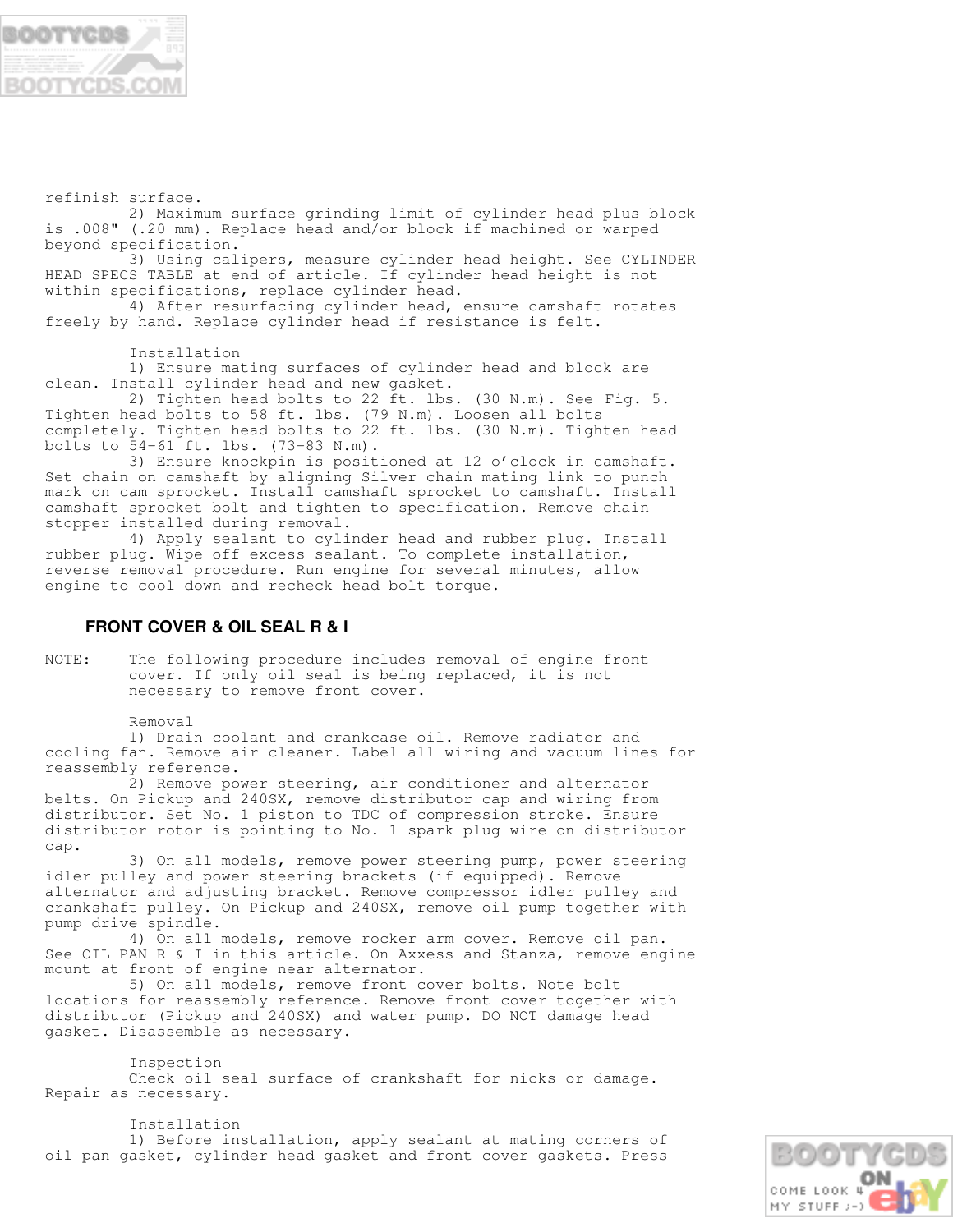

new oil seal in front cover with dust seal lip facing outside.

 2) Apply lithium grease to oil seal sealing lip before cover is installed. Use new gaskets and sealant. Front cover mount bolts are different lengths. Ensure bolts are in proper locations during installation. Install front cover. To complete installation, reverse removal procedure.

## **TIMING CHAIN R & I**

#### Removal

 1) Remove front cover. See FRONT COVER & OIL SEAL R & I in this article. Carefully remove chain tensioner. DO NOT lose spring. Remove chain guides. Remove camshaft sprocket bolt, ensuring camshaft does not rotate.

CAUTION: Ensure neither crankshaft nor camshaft is rotated with timing chain off or damage to valves may result.

 2) Remove timing chain and camshaft sprocket. Remove oil slinger (if equipped). On Pickup and 240SX, remove oil pump drive gear (note installation direction). On Axxess and Stanza remove oil pump drive boss. On all models, remove crankshaft sprocket. Remove chain guide and tensioner.

#### Inspection

 1) Check camshaft sprocket tooth surface for flaws and wear. Replace if damaged. Install sprocket on camshaft and check for runout. See CAMSHAFT SPECS TABLE at end of article. Sprocket runout limit using total indicator reading is .004" (.10 mm). Replace sprocket, if runout exceeds specification.

 2) Check timing chain for damage and excessive wear at roller links. Replace timing chain if faulty or stretched. Check chain tensioner and guide for excessive wear or defect. Replace as necessary.

#### Installation

 1) Ensure No. 1 piston is at TDC of compression stroke. Camshaft knockpin should be at 12 o'clock position. Align Silver timing chain link with punch mark on sprocket.

 2) Install timing chain onto crankshaft sprocket. Align marks on timing chain with marks on crankshaft sprocket. See Fig. 7. Both sprocket timing marks will be toward left side of engine. Install chain guide and tensioner. Adjust chain guide tensioner.

 3) Install oil pump drive gear onto crankshaft with large chamfered inner face toward rear. Install oil slinger (if equipped). To complete installation, reverse removal procedure.

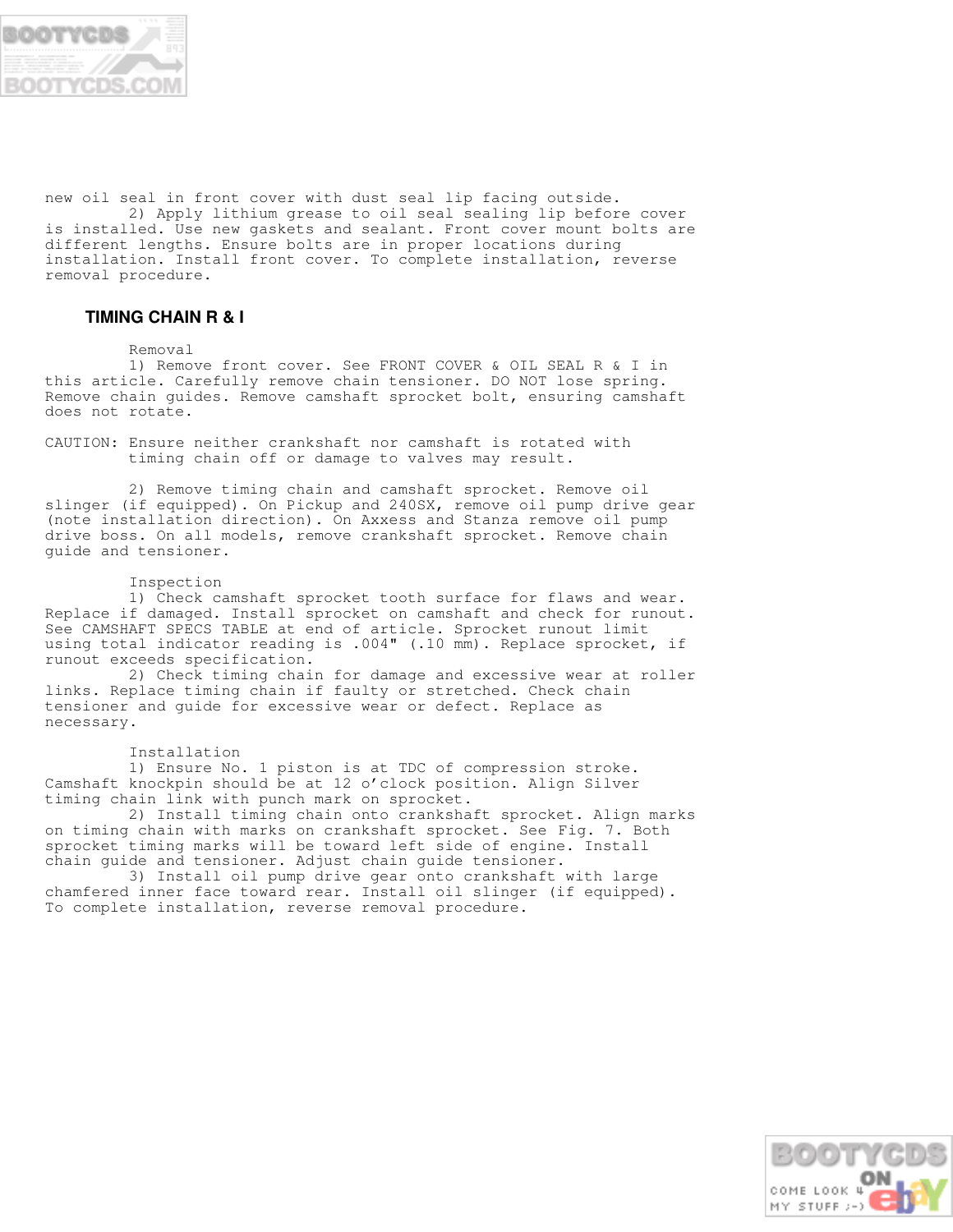



Fig. 7: Aligning Timing Chain on Crankshaft & Camshaft Courtesy of Nissan Motor Co., U.S.A.

 **ROCKER ARM & SHAFT R & I**

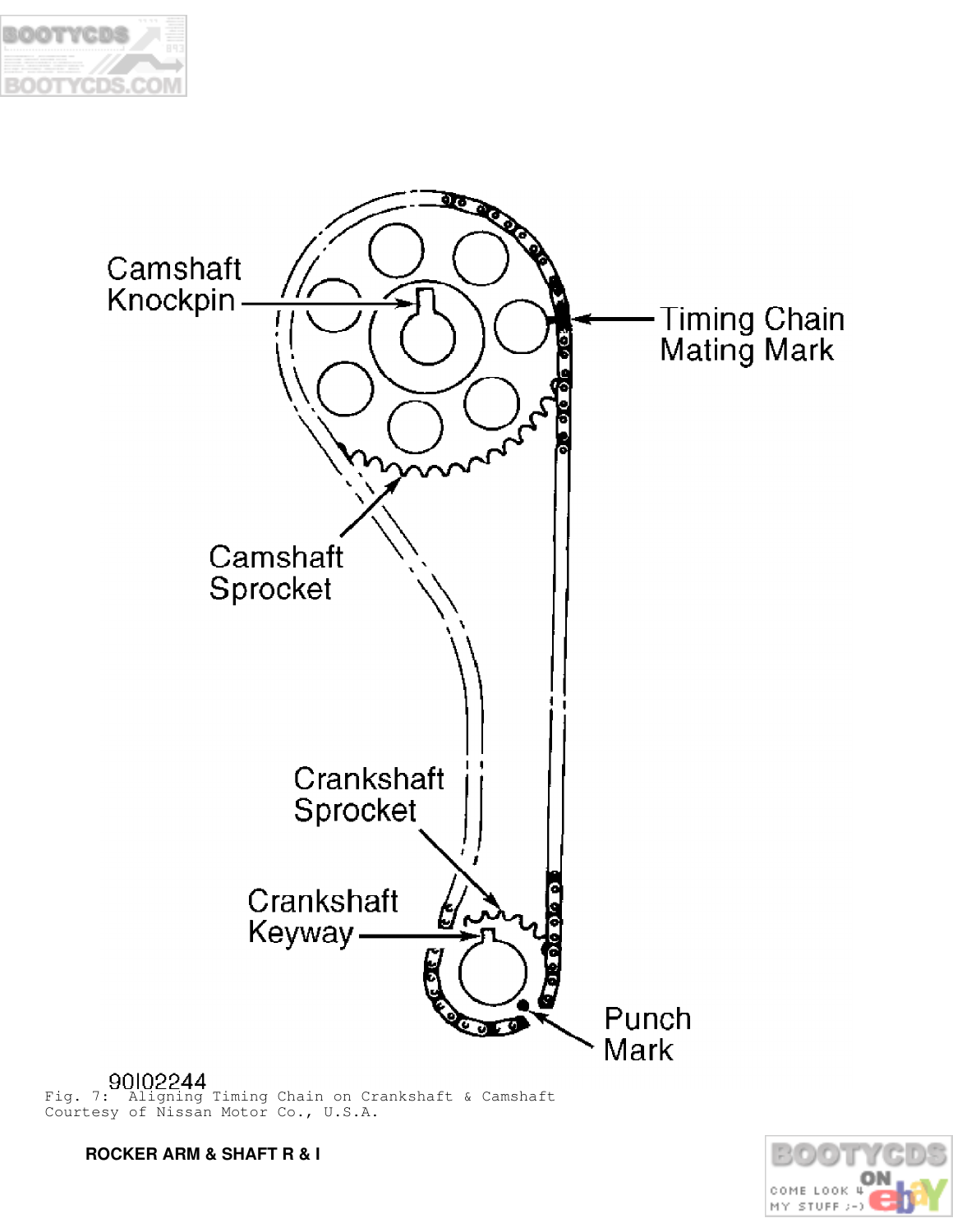

NOTE: The following procedure is for in-vehicle removal. Otherwise, refer to CYLINDER HEAD R & I in this article. Valve adjustment is not required.

#### Removal & Disassembly

 1) Disconnect negative battery cable. Remove valve cover and gasket. Place No. 1 piston at TDC on compression stroke. Loosen rocker arm bolts. When loosening bolts, evenly loosen in 2 or 3 steps from outside in sequence.

 2) Remove rocker arm shaft assembly and bolts. Disassemble rocker arms and shaft. Note component locations for reassembly reference. See Fig. 8.

NOTE: Rocker arm contains integral hydraulic lifter. DO NOT allow rocker arms to lay on side as oil will bleed out. Place rocker arms in shallow pan of engine oil.

Inspection

 Inspect rocker arms, retaining bolts and shafts for wear or damage. If excessive wear or damage is found, replace rocker arm and/or shaft.

Reassembly & Installation

 1) Ensure camshaft knockpin is positioned at 12 o'clock (No. 1 piston at TDC compression). Assemble rocker arm shaft. Install rocker arm shaft brackets and rocker arms on shaft. See Fig. 8.

 2) Intake rocker arm shaft has a single punch mark. Exhaust rocker arm shaft has 2 punch marks. Both shafts should be installed so punch marks on front surface face up. Marks are used to identify oil hole direction and must be installed correctly for lubrication purposes. See Fig. 8.

 3) DO NOT move rocker arms from original locations. Mount rocker arm shaft assembly on alignment dowel pin in head. Gradually tighten bolts to specification, in 2 or 3 steps from center outward. See TORQUE SPECIFICATIONS at end of article.

 4) Apply sealant to cylinder head and rubber plug. Install rubber plug. Wipe off excess sealant. Install rocker arm cover. Reconnect negative battery cable.



Eig. 8: Installing Rocker Arm & Shaft Assembly Courtesy of Nissan Motor Co., U.S.A.

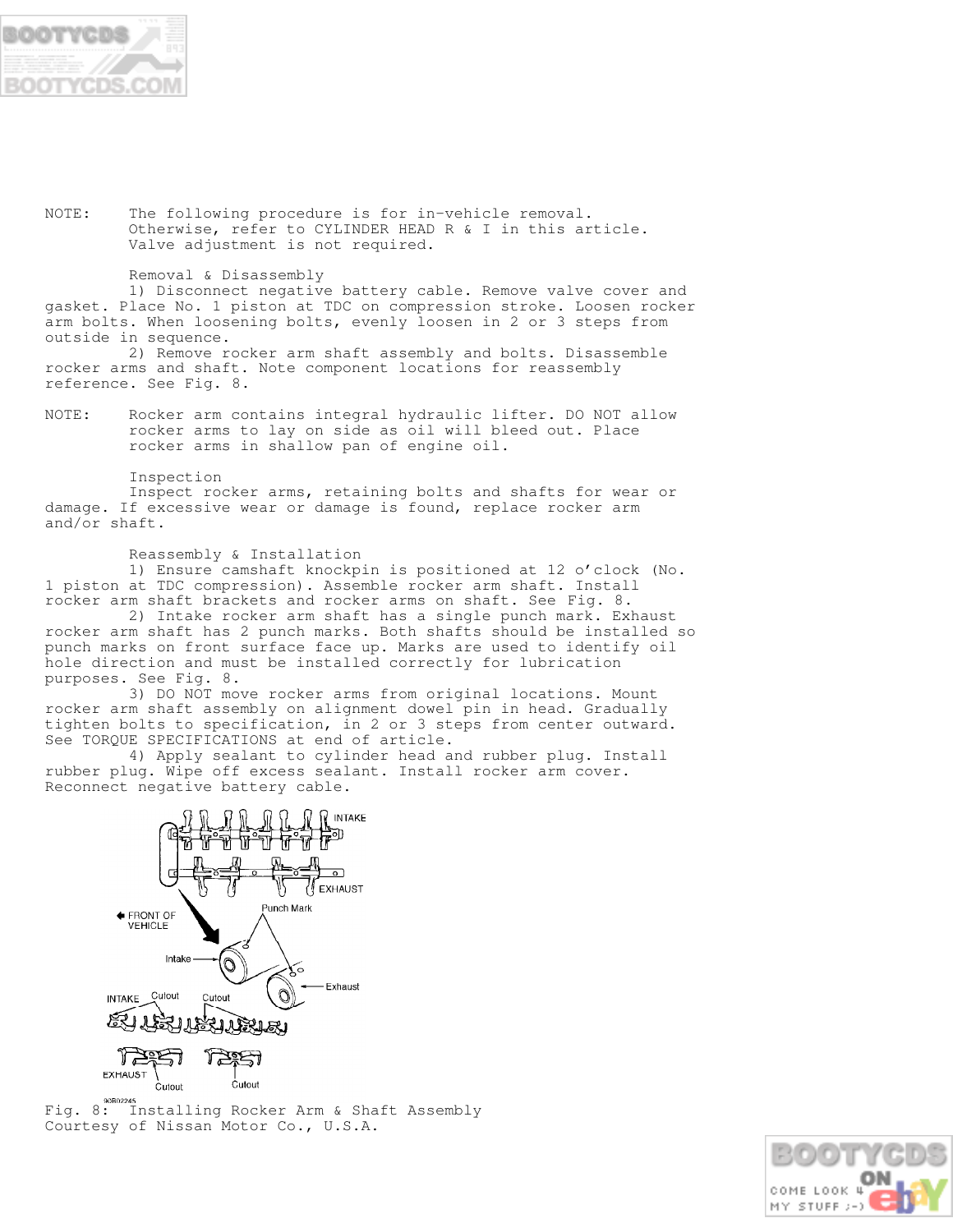

## **CAMSHAFT R & I**

NOTE: The following procedure is for in-vehicle removal. Otherwise, refer to CYLINDER HEAD R & I in this article.

Removal

 1) Disconnect negative battery cable. Drain cooling system. Remove rocker arm cover. Set No. 1 cylinder at TDC of compression stroke. Loosen camshaft sprocket bolt. DO NOT allow camshaft or crankshaft to rotate. Using Chain Support (KV10105800) wedged in space between timing chain rails, support timing chain. See Fig. 1.

 2) Remove camshaft sprocket. Loosen rocker arm shaft bolts evenly in 2 or 3 steps, moving from outside to inside in sequence. Remove rocker arm assembly with bolts. Remove camshaft.

CAUTION: DO NOT allow crankshaft to rotate with timing chain removed or damage to valves may result.

Inspection

 Measure camshaft bearing journals and camshaft bearing inside diameter to determine oil clearance. Check camshaft lobe height. Place camshaft in "V" blocks and check camshaft runout. See CAMSHAFT specifications table at end of article.

#### Installation

 1) Install camshaft on cylinder head with camshaft knockpin at 12 o'clock position. Install rocker arm assembly by aligning rocker arm shaft on dowel pin of cylinder head.

 2) Tighten rocker arm bolts evenly, in 2 or 3 steps, in an outward sequence from center. See TORQUE SPECIFICATIONS at end of article.

 3) Set chain on camshaft sprocket by aligning mating marks. See Fig. 7. Install camshaft sprocket on camshaft. Install camshaft sprocket bolt and tighten to specification. See TORQUE SPECIFICATIONS at end of article. Remove chain stopper.

 4) Apply sealant to cylinder head and rubber plug. Install rubber plug. Wipe off excess sealant. Install rocker arm cover. Fill cooling system and reconnect negative battery cable.

## **REAR CRANKSHAFT OIL SEAL R & I**

Removal

 Remove transmission/transaxle. Remove flywheel or flexplate. Remove rear oil seal retainer. Scrape old liquid gasket material off mating surfaces. Drive old seal out of retainer.

Installation

 Install new seal into oil seal retainer using seal installer tool. Apply oil to outside and sealing lip of oil seal. Apply liquid gasket to rear of oil seal retainer. Wipe oil or foreign material from oil seal retainer surface at rear of block. Install oil seal retainer to rear of engine block. Tighten screws to specification. See TORQUE SPECIFICATIONS at end of article.

## **WATER PUMP R & I**

AXXESS, STANZA

 Removal 1) Slowly open radiator cap to release system pressure. Drain coolant from drain plugs on left rear of cylinder block and radiator.

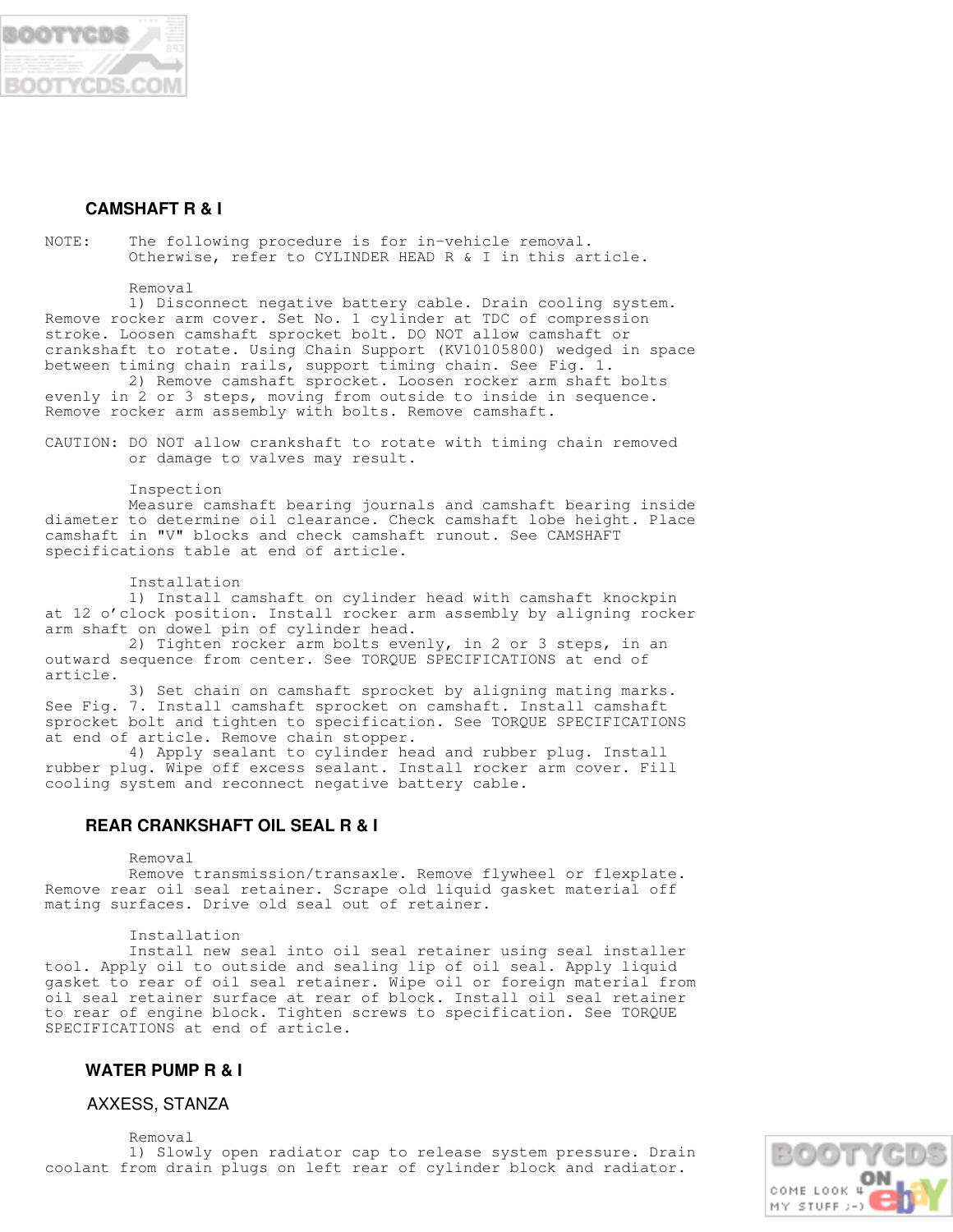

 2) Loosen alternator bracket and remove fan belt. Remove power steering belt (if equipped). Remove water pump mount bolts. Remove water pump with pulley.

#### Inspection

 Inspect water pump body and impeller vanes for corrosion. Check pump bearing for excessive play or rough operation. Inspect fan coupling for oil leakage or bent bimetallic spring.

Installation

 1) Using new gasket, install water pump by reversing removal procedure. Adjust belt tension and fill cooling system. Check hoses for proper attachments and damage.

 2) Start engine and check for leaks. Check thermostat for proper operation. Pressure leak test cooling system using pressure tester and a maximum of 14 psi (1.0 kg/cm $^{\circ}$ ) pressure. Replace components as necessary.

NOTE: For information on electric cooling fans, see ENGINE COOLING article.

## PICKUP, 240SX

Removal

 1) Slowly open radiator cap to release system pressure. Drain coolant from drain plugs on left rear of cylinder block and radiator. Remove upper radiator shroud. Loosen alternator bracket and remove fan belt.

 2) Remove power steering belt (if equipped). Remove fan. Remove pump mount bolts. Remove water pump with fan pulley, fan coupling and gasket. Remove fan bolts and fan coupling nuts.

#### Inspection

 Inspect water pump body and impeller vanes for corrosion. Check pump bearing for excessive play or rough operation. Inspect fan coupling for oil leakage or bent bimetallic spring.

#### Installation

 1) Using new gasket, install water pump by reversing removal procedure. Adjust belt tension and fill cooling system. Check hoses for proper attachments and damage.

 2) Start engine and check for leaks. Check thermostat for proper operation. Pressure leak test cooling system using pressure tester and a maximum of 14 psi (1.0 kg/cm<sup>2</sup>) pressure. Replace components as necessary.

NOTE: For information on electric cooling fans, see ENGINE COOLING article.

## **OIL PAN R & I**

NOTE: Oil pan installation is similar for all models.

## AXXESS & STANZA

Removal

 Raise vehicle and support with safety stands. Drain engine oil. Remove front exhaust pipe. Remove front side engine support. On 2WD models remove center crossmember. Remove oil pan bolts and oil pan.

> COME LOOK 4 MY STUFF >-

Installation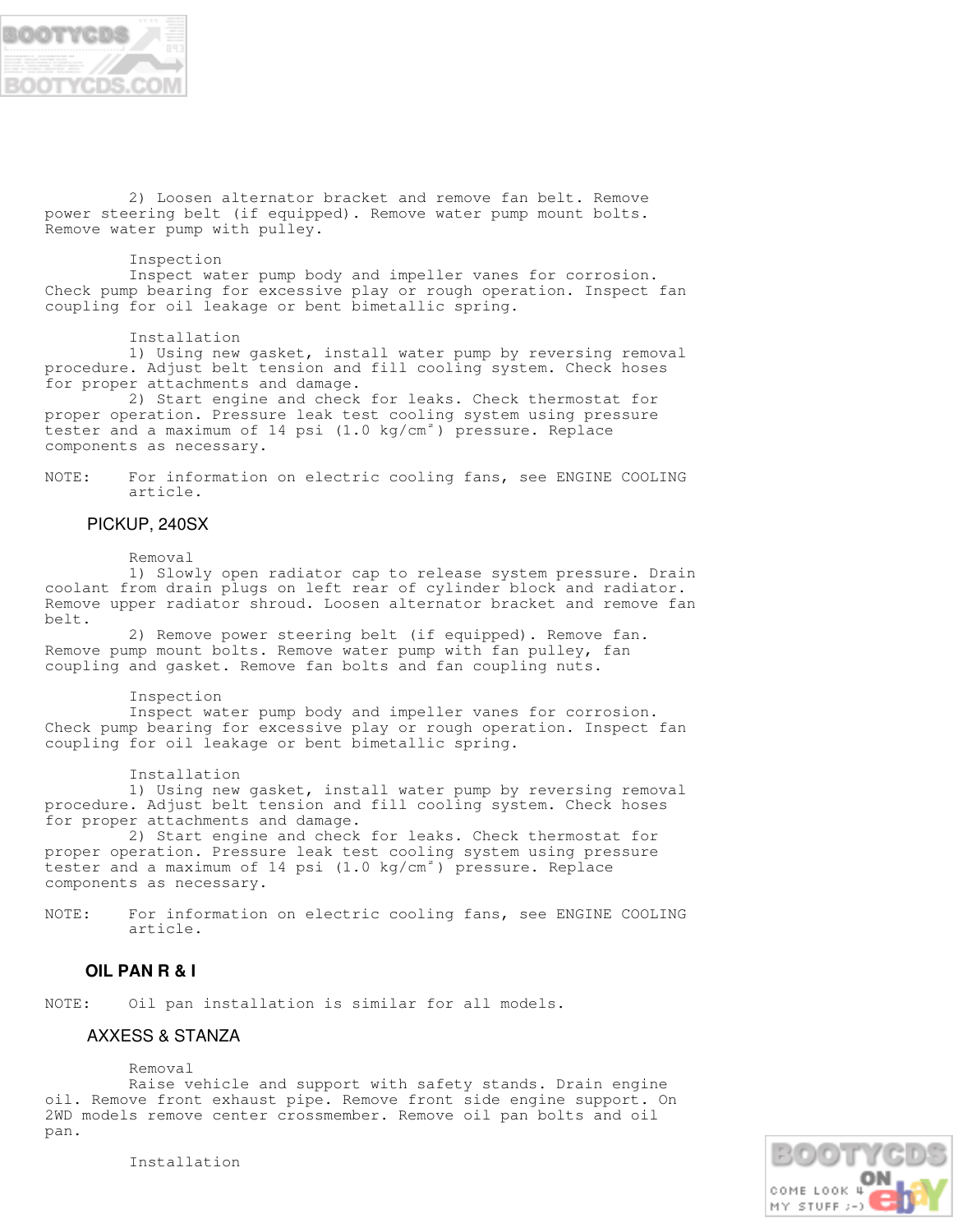

 Remove old gasket from mating surfaces. Apply a continuous bead of liquid gasket to mating surfaces. To complete installation, reverse removal procedure. Tighten bolts to specification. See TORQUE SPECIFICATIONS at end of article.

## PICKUP

#### Removal

 1) Raise vehicle and support with safety stands. Remove undercover. Drain engine oil. On 2WD models, remove front suspension crossmember. On 4WD models, remove front differential carrier member bolts. Remove front differential carrier bolts and support differential carrier.

 2) On 4WD models, remove transmission to rear engine mount bracket nuts. Remove engine mount bolts or nuts. Lift up engine. If necessary, disconnect exhaust pipes. On all models, remove oil pan.

#### Installation

 Remove old gasket from mating surfaces. Apply a continuous bead of liquid gasket to mating surfaces. To complete installation, reverse removal procedure. Tighten bolts to specification. See TORQUE SPECIFICATIONS at end of article.

#### 240SX

#### Removal

 Raise vehicle and support with safety stands. Drain engine oil. Remove front stabilizer bar bolts and nuts from side member. Loosen engine mounts and raise engine. Remove oil pan bolts and remove oil pan through front side.

#### Installation

 Remove old gasket from mating surfaces. Apply a continuous bead of liquid gasket to mating surfaces. To complete installation, reverse removal procedure. Tighten bolts to specification. See TORQUE SPECIFICATIONS at end of article.

#### **CYLINDER HEAD SERVICE**

NOTE: Before grinding valves or valve seats, measure installed valve height and record measurements for reassembly reference.

 Remove cylinder head and disassemble. See CYLINDER HEAD R & I. Remove valves using Valve Spring Compressor (KV10109210). Keep disassembled parts in order for reassembly. Mark bottom side of springs with Red paint for reassembly reference (if necessary).

## **VALVE SPRINGS SERVICE**

 Check valve springs for squareness using steel square and surface plate. Measure free length and check tension of valve springs at installed height. Tension specifications must be taken with a calibrated valve spring pressure tester. See ENGINE SPECIFICATIONS at end of article. If not within specification, replace springs.

### **VALVE STEM OIL SEALS SERVICE**

 Install spring seat. Using valve stem oil seal installer, seat new oil seal onto valve guides. Install lubricated valve,

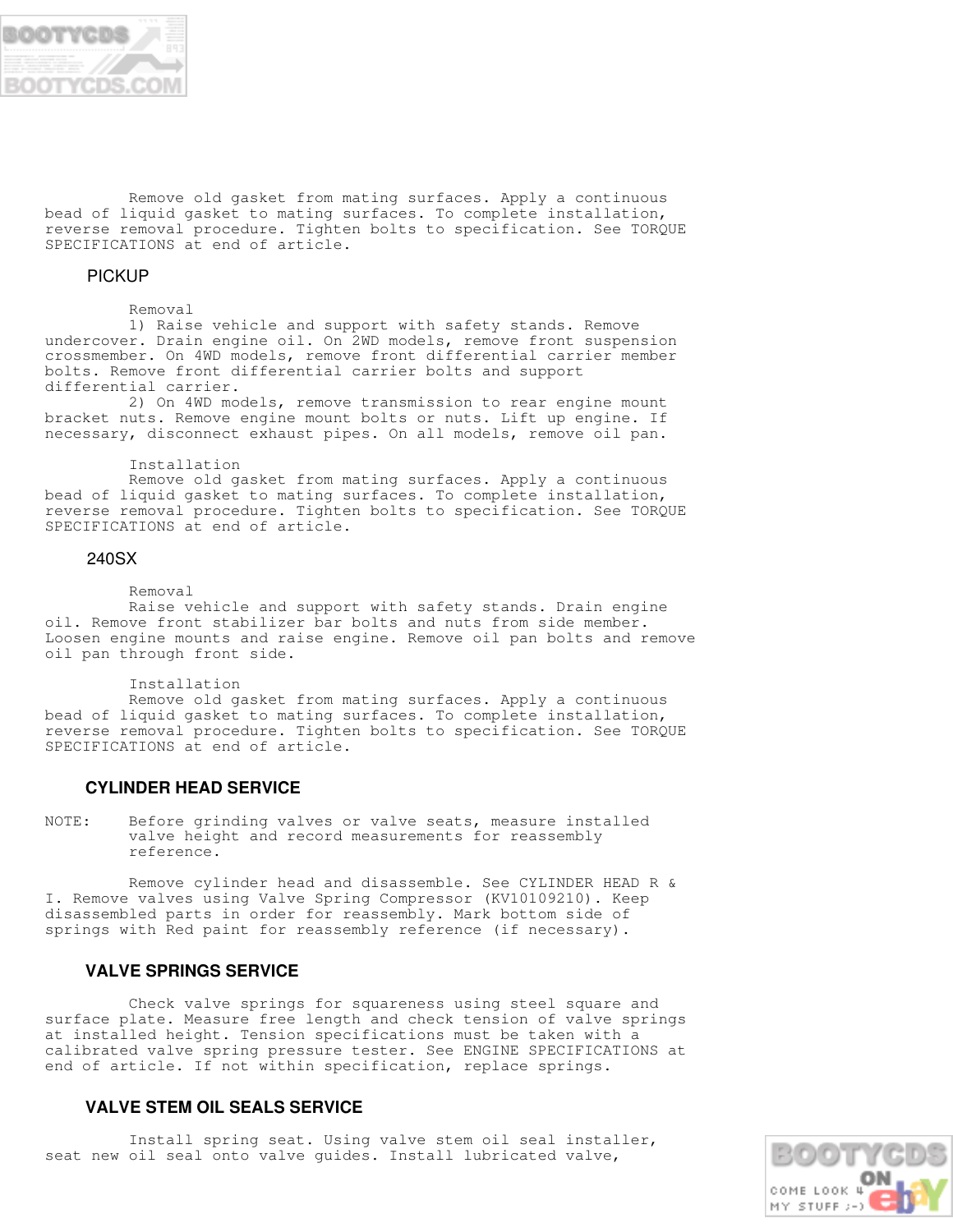

springs, retainer and keepers.

## **VALVE GUIDES SERVICE**

 1) Remove and disassemble cylinder head. See CYLINDER HEAD R & I in this article. Heat head to 302-320°F (150-160°C). Remove guide from combustion chamber side using driver. With head at room temperature, ream guide hole in cylinder head to specification. See CYLINDER HEAD SPECS TABLE at end of article.

 2) Measure oil clearance between valve stem and valve guide. See CYLINDER HEAD SPECS TABLE at end this article. If not to specification, replace or repair. If clearance exceeds specification and valve stem is not worn, replace guide.

NOTE: Valve guides of .008" (.20 mm) oversize are available.

 3) To install guide, reheat head. Press guide into head until guide projects .587-.594" (14.9-15.1 mm) above cylinder head surface. 4) Use reamer to finish inside guide bore. Finished intake guide bore is .2756-.2763" (7.000-7.018 mm), while finished exhaust guide bore is .3150-.3157" (8.000-8.002 mm). Reface valve seat surface, after valve guide repair or replacement is completed.

## **VALVE SEAT SERVICE**

 1) Check valves and valve seat inserts for pitting or excessive wear at valve face contact surface.

NOTE: Replacement valve seat inserts of .020" (.50 mm) oversize are available. Before replacing valve seat, check valve guide wear. Replace valve guide before replacing valve seat.

 2) Standard intake valve seat contact width is .063-.067" (1. 6-1.7 mm), while exhaust valve seat contact width is .067-.083" (1.7- 2.1 mm). Correct valve seat surface or replace if excessively worn.

 3) To remove old inserts, set machine depth to prevent boring beyond bottom face of valve seat insert in cylinder head. Use a drilling guide (such as a mandrel in valve guide) to cut old valve seat insert out of cylinder head. Ensure valve seat recess is centered on valve guide for correct seat replacement.

 4) Heat cylinder head to 302-320 F (150-160 C). Apply Loctite to valve seat insert and install seat insert. Ensure insert seats firmly against bottom face of recess. Cut valve seats to correct depth, face angle and seat width of valve being installed. Reface valve.

## **VALVES SERVICE**

 1) After disassembly, inspect valve head diameter, stem diameter and seat angle. Inspect valves for worn, damaged or deformed valve head or stem. Inspect valve keeper grooves for excessive wear. 2) If valve head is worn to .020" (.50 mm) margin thickness,

replace valve. Valve stem end surface grinding limit is .008" (.20 mm).

 3) Install valve spring seat and oil seal over top of valve guide. Place springs in position with close-coiled (painted Red) end toward cylinder head. Lubricate valve, valve retainers and keepers. Use valve spring compressor to install valve spring.



## **VALVE SEAT CORRECTION ANGLES**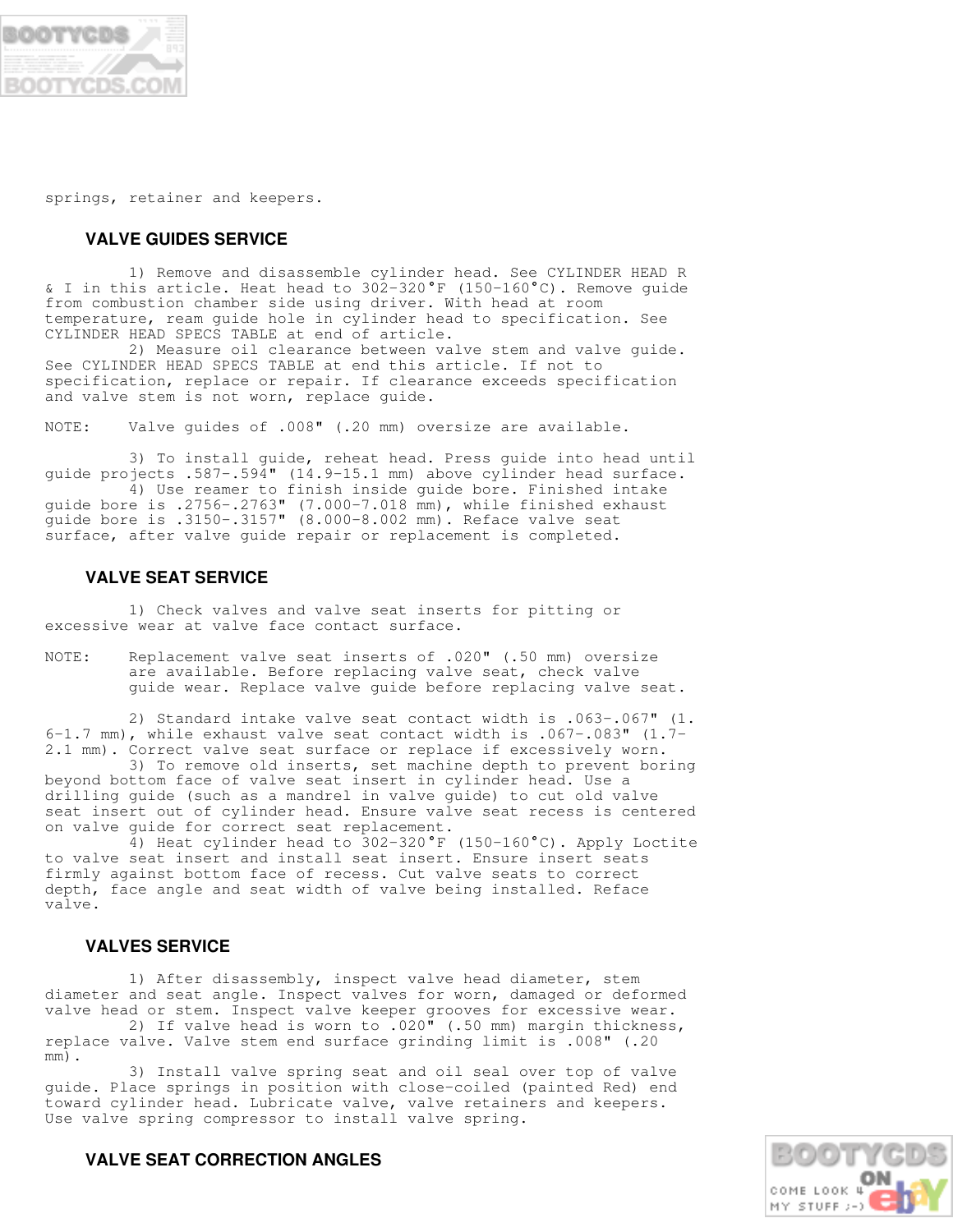

 Use 30-degree stone or cutter to raise valve seat position on valve. Use 60-degree stone or cutter to lower valve seat position on valve.

## **ROCKER ARM SHAFT ASSEMBLY SERVICE**

 Inspect rocker arms, shafts and retaining bolts for wear or damage. If excessive wear or damage is found, replace rocker arm and/or shaft. See ROCKER ARM & SHAFT SPECIFICATIONS table.

ROCKER ARM & SHAFT SPECIFICATIONS

| Application                                                                                                                                             | In. (mm) |
|---------------------------------------------------------------------------------------------------------------------------------------------------------|----------|
| Outer Shaft Diameter  .8653-.8661 (21.979-22.000)<br>Inner Arm Diameter  .8666-.8673 (22.012-22.029)<br>Arm-to-Shaft Clearance  .0005-.0020 (.012-.050) |          |

## **PISTON & ROD ASSEMBLY R & I**

Removal

 1) Remove cylinder head and front cover. See CYLINDER HEAD R & I and FRONT COVER & OIL SEAL R & I in this article. Remove oil pan and oil strainer. See OIL PAN R & I in this article.

 2) Ensure rod cap and connecting rod is stamped with a matching identification number. Remove connecting rod nuts. Remove connecting rod cap with bearing half. Remove piston and rod assembly. See OVERHAUL PROCEDURES article.

#### Inspection

 1) Measure cylinders for out-of-round and taper. See CYLINDER BLOCK SPECS TABLE at end of article. If specification is exceeded, cylinders must be bored. If boring cylinders to oversize, proceed to FITTING PISTONS in this article.

 2) Install connecting rod with bearings, on crank journal and tighten to specification in 2 stages. See TORQUE SPECIFICATIONS at end of article. Measure rod side thrust clearance. Standard thrust clearance at connecting rod big end is .008-.016" (.20-.40 mm). Maximum limit is .024" (.60 mm). Replace rod and/or crankshaft if specification is exceeded.

Installation

 1) Apply oil to rings, piston and cylinder wall. Ensure ring gaps are approximately 180 degrees apart and not located on thrust side of piston or in line with piston pin.

 2) Ensure grade mark stamped on top of piston is toward front of engine. Install cylinder head, front cover and related components. Install oil pan with new gasket. Tighten bolts evenly in a crisscross pattern. DO NOT overtighten. To complete installation, reverse removal procedure. Tighten bolts to specification. See TORQUE SPECIFICATIONS at end of article.

## **FITTING PISTONS**

 1) Inspect cylinder block for cracks or flaws. Using dial bore gauge, measure cylinder bore for out-of-round or taper. See CYLINDER BLOCK SPECS TABLE at end of article. If out-of-round or taper exceeds specification, cylinder will need to be bored. When any one cylinder is bored, all cylinders must be bored.

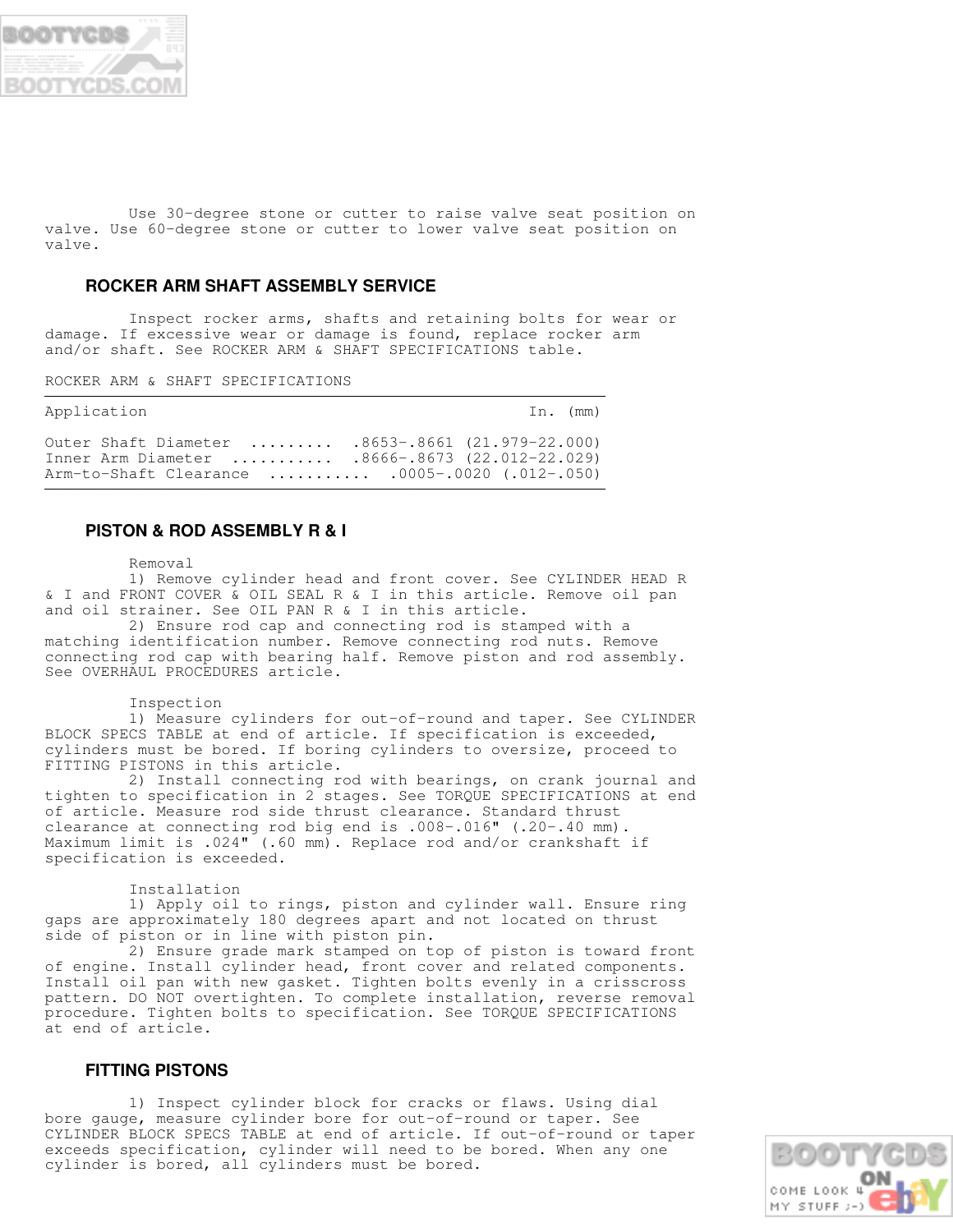

 2) Determine piston oversize according to amount of wear in cylinder. See CYLINDER BLOCK SPECS TABLE at end of article. Cylinder bore wear limit is .008" (.20 mm).

 3) Measure piston diameter at thrust face. Add piston-tocylinder clearance. Piston-to-cylinder clearance should be .0008-.0016 (.020-.040 mm). Finish hone cylinder to size.

NOTE: If only piston rings are replaced, measure ring gap at bottom of bore. Oversize pistons and rings are available in .20 mm, .50 mm and 1.0 mm sizes.

## **PISTON PIN REPLACEMENT**

 1) Piston pin is press fit into piston and has sliding fit in connecting rod. To remove piston pin, remove snap rings. Set piston and rod assembly with correct adapters in hydraulic press and press pin out of connecting rod or piston. Note correlation between piston and rod for reassembly reference. DO NOT damage piston during removal.

 2) Check pin and pin hole for signs of galling or excessive wear. Using micrometer and telescopic hole gauge, measure diameter of piston pin, piston pin hole and rod small end. Determine pin-to-piston and pin-to-rod clearance. See PISTONS, PINS & RINGS SPECS TABLE at end of article. If maximum limit is exceeded, replace connecting rod or piston and pin set.

 3) To assemble piston and rod, install new snap ring on one side of piston pin hole. Heat piston to 140-158°F (60-70°C). Using proper adapters, press in piston pin. Install remaining snap ring.

## **PISTON RINGS SERVICE**

When installing piston rings, ensure stamped mark on ring faces up. Ensure oil ring spacers are properly positioned and all oil ring segments are butted together correctly. See Fig. 9.





Fig. 9: Installing Piston Rings Courtesy of Nissan Motor Co., U.S.A.

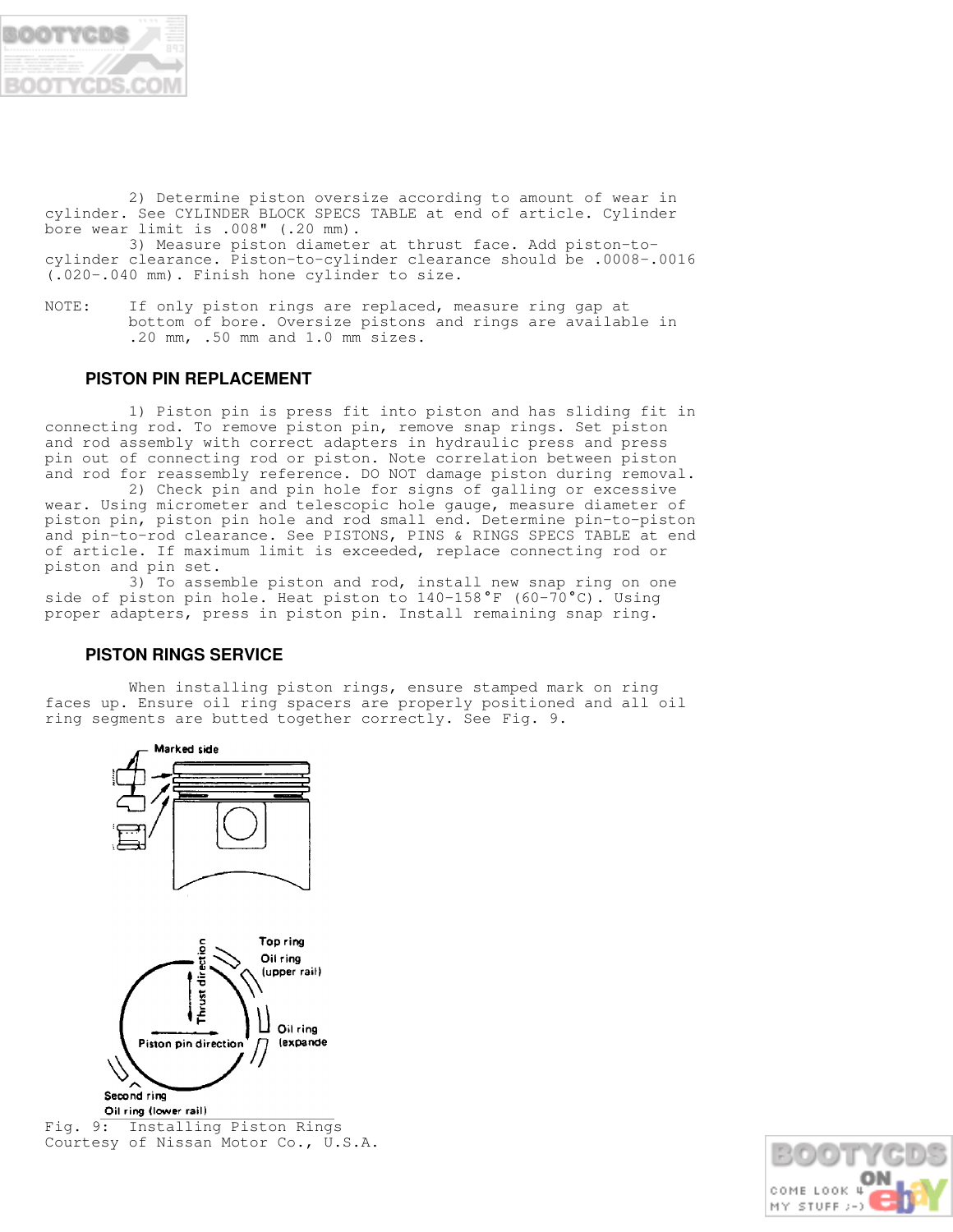

## **ROD BEARINGS SERVICE**

 1) Ensure rod caps and connecting rods are stamped with a matching identification number. Remove connecting rod nuts. Remove connecting rod cap with bearing half. Remove piston and rod assembly.

 2) Check connecting rods for bend or twist using rod aligner. See CONNECTING RODS SPECS TABLE at end of article. Install piston and connecting rod with bearings, on crank journal and tighten to 28-33 ft. lbs. (38-44 N.m).

 3) Measure rod side thrust clearance. Standard thrust clearance at connecting rod big end is .008-.016" (.20-.40 mm). Maximum limit is .024" (.60 mm). Replace or recondition rod if specifications are exceeded.

## **CRANKSHAFT & MAIN BEARINGS SERVICE**

 1) With engine removed from vehicle, remove manifolds, cylinder head and oil pan as previously described. Remove flywheel and rear plate. Remove oil strainer, oil pump and drive spindle.

 2) Remove front cover, chain tensioner, guide and timing chain. Remove oil slinger (if equipped), oil pump drive gear and crankshaft sprocket. Remove piston and rod assemblies.

 3) Loosen main bearing bolts in 2 or 3 steps, starting from outside and working toward center in sequence. Remove rear oil seal and crankshaft.

 4) Check crankshaft journals for scoring, wear, cracks, taper and out-of-round. See CRANKSHAFT, MAIN & ROD BEARINGS SPECS TABLE at end of article. Check crankshaft runout by placing on "V" blocks. Check crankshaft pilot bushing for wear or damage.

 5) If bushing is excessively worn, pull bushing from crankshaft using Pilot Bushing Puller (ST16610001). Clean bushing hole. DO NOT damage bushing edge or insert bushing excessively.

 6) Check flywheel friction surface for cracks, hot spots, damage or wear. Measure friction surface runout using a dial indicator. Runout limit is .004" (.10 mm). Resurface or replace flywheel if not within specification. Check tooth surfaces of ring gear for flaws or wear. Replace ring gear if necessary.

NOTE: Upper and lower bearings are not interchangeable. Upper bearings have an oil groove or hole and must be installed to block. Ensure main bearing oil feed holes in block are clear.

 7) Apply lubricant to upper main bearing surfaces. Install crankshaft. Install main bearing beam. Shift crankshaft forward. Tighten main bearing caps, in 2 or 3 steps, starting at center bearing and working outward. Ensure crankshaft rotates smoothly.

NOTE: Apply sealer to rear main bearing cap at point where cap contacts cylinder block.

 8) Check crankshaft end play. See THRUST BEARING SERVICE in this article. Apply sealant to side seals and install in rear main bearing cap. Install new seal into oil seal retainer using seal installer. Apply oil to outside and sealing lip of oil seal.

 9) Apply liquid gasket to rear of oil seal retainer. Wipe oil or foreign material from oil seal retainer surface at rear of block. Install oil seal retainer to rear of engine block.

 10) Install flexplate or flywheel. Install piston and rod assemblies. To complete installation, reverse removal procedure.



## **THRUST BEARING SERVICE**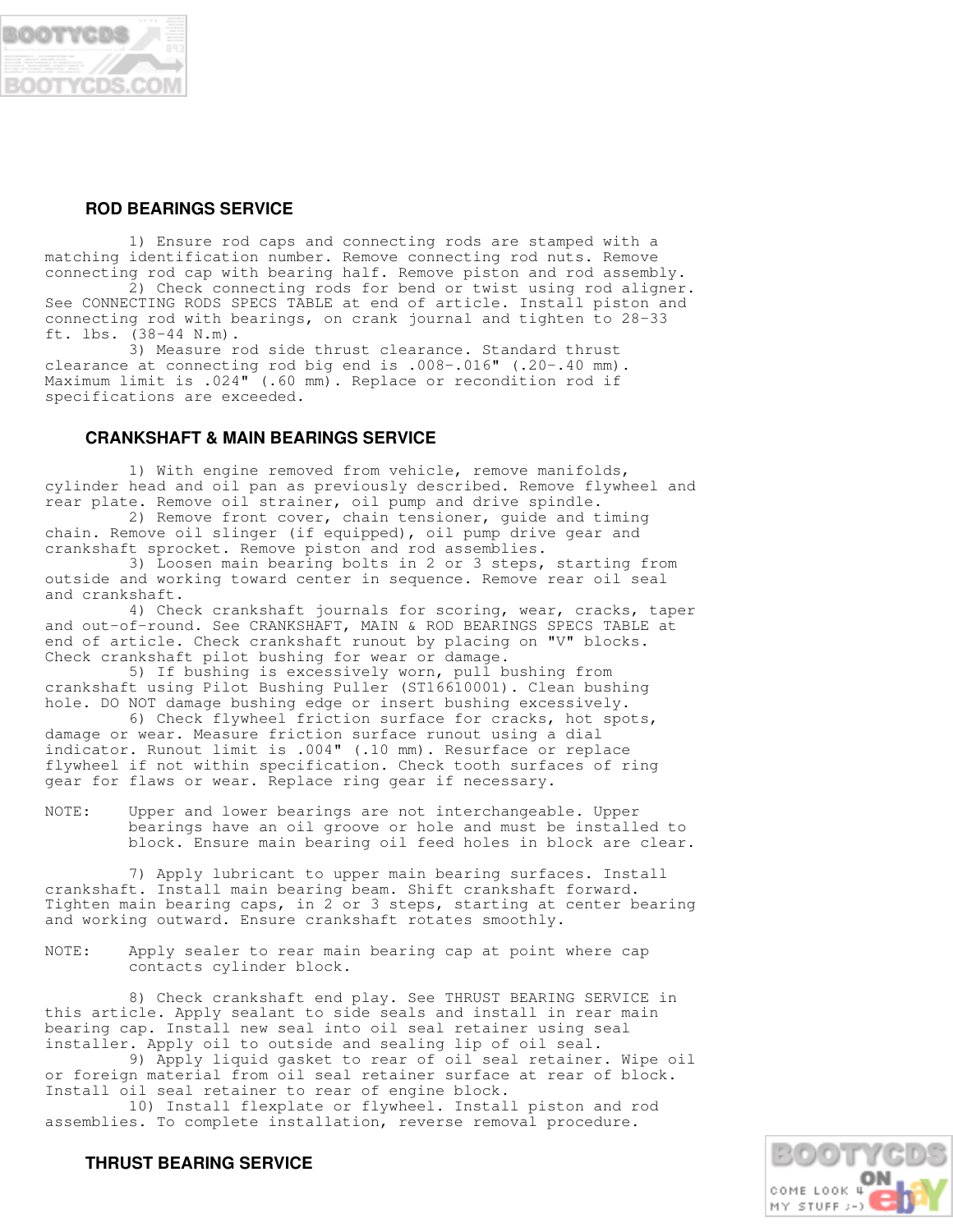

 Thrust bearing is installed on No. 3 main bearing journal. Check crankshaft end play by inserting a feeler gauge between flange of thrust bearing and crankshaft. Standard crankshaft end play is . 002-.007" (.05-.18 mm) and service limit is .012" (.30 mm).

## **CYLINDER BLOCK SERVICE**

 1) Measure cylinders for out-of-round in excess of .0006" (. 015 mm), or taper greater than .0004 (.010 mm). If specification is exceeded, cylinders must be bored. See FITTING PISTONS in this article.

 2) Maximum surface grinding limit of cylinder head plus block is .008" (.20 mm). Replace head and/or block if machined or warped beyond specification.

## **ENGINE LUBRICATION SYSTEM**

 Oil drawn from pan passes through screen to oil pump and is delivered to oil filter and main oil gallery. Main oil gallery supplies oil to crankshaft main bearings and drilled passages in crankshaft. Oil sprayed from connecting rods lubricates cylinder walls and piston pins. Oil from main gallery lubricates chain tensioner and timing chain. Hole in crankshaft center bearing feeds oil to camshaft bearings in cylinder head. Valve rocker arm mechanism is lubricated through oil gallery in camshaft and through holes in rocker arm shaft.



Fig. 10: Cutaway View of Engine Oiling System Courtesy of Nissan Motor Co., U.S.A.

 **CRANKCASE CAPACITY**

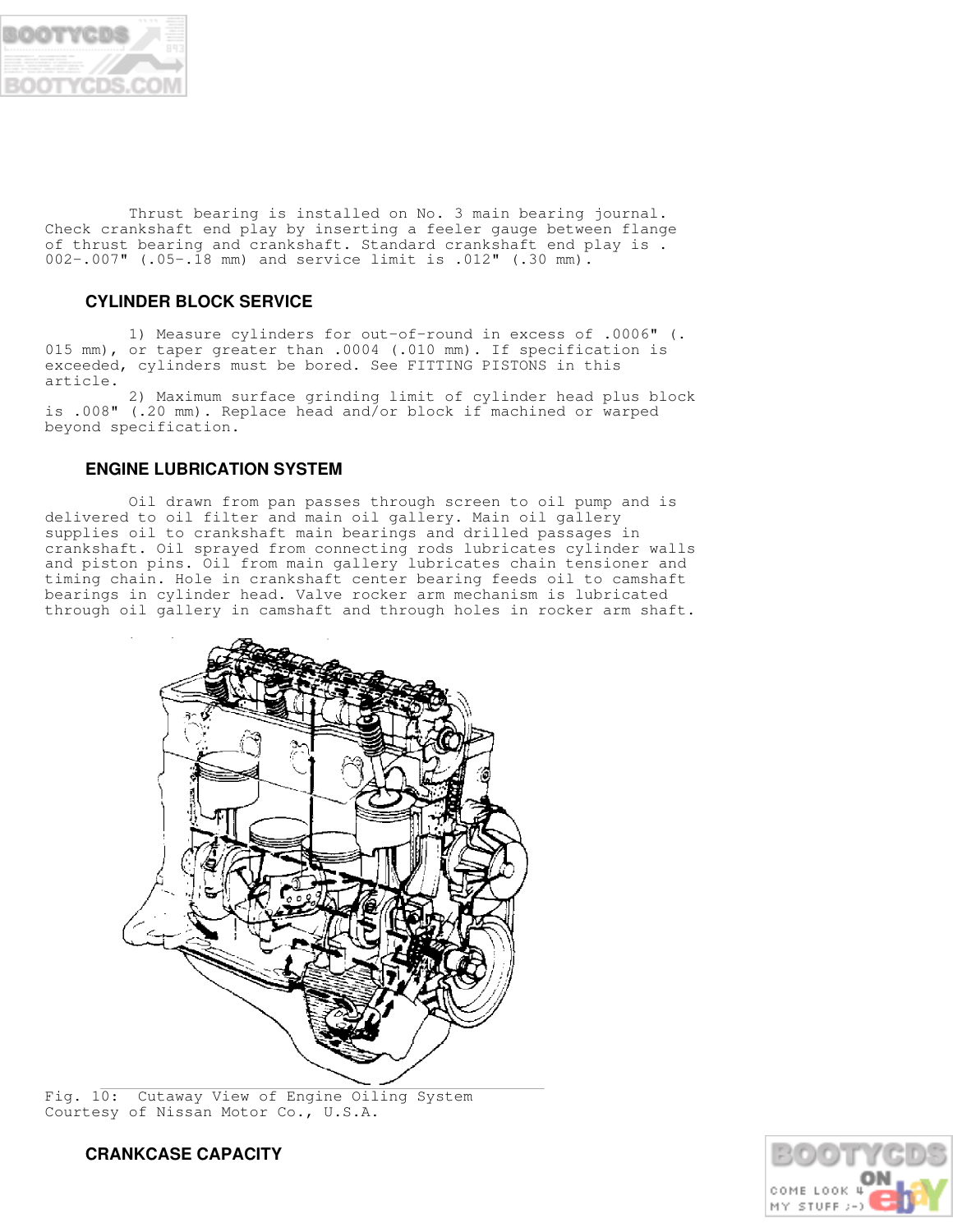

## CRANKCASE CAPACITY (WITH OIL FILTER)

| Application                                                                     | Ots. (L) |
|---------------------------------------------------------------------------------|----------|
| Axxess, Stanza (1) & 240SX  3.8 (3.5)<br>Pickup                                 |          |
| 2.WD                                                                            |          |
| $(1)$ - Stanza has oil reservoir tank. Total capacity is<br>$7.8$ qts. $(7.4L)$ |          |

## **OIL PRESSURE**

Oil pressure should be more than 11 psi  $(.8 \text{ kg/cm}^2)$  at idle and  $60-70$  psi  $(4.2-4.9$  kg/cm<sup>2</sup>) at 3000 RPM.

## **OIL PUMP R & I**

## AXXESS, STANZA

Removal

 Oil pump housing is part of front cover. Oil pump gears are accessible from inside of front cover. Remove front cover. See FRONT COVER & OIL SEAL R & I in this article.

Inspection & Installation

 Check clearances of oil pump gears and housing. See Figs. 11 and 12. If not within specifications, replace gear set and/or engine front cover. To install, reverse removal procedure.



1. Body-to-Outer Gear .0043-.0079" (.109-.201 mm) 

Fig. 11: Checking Oil Pump Clearances (Axxess & Stanza) Courtesy of Nissan Motor Co., U.S.A.

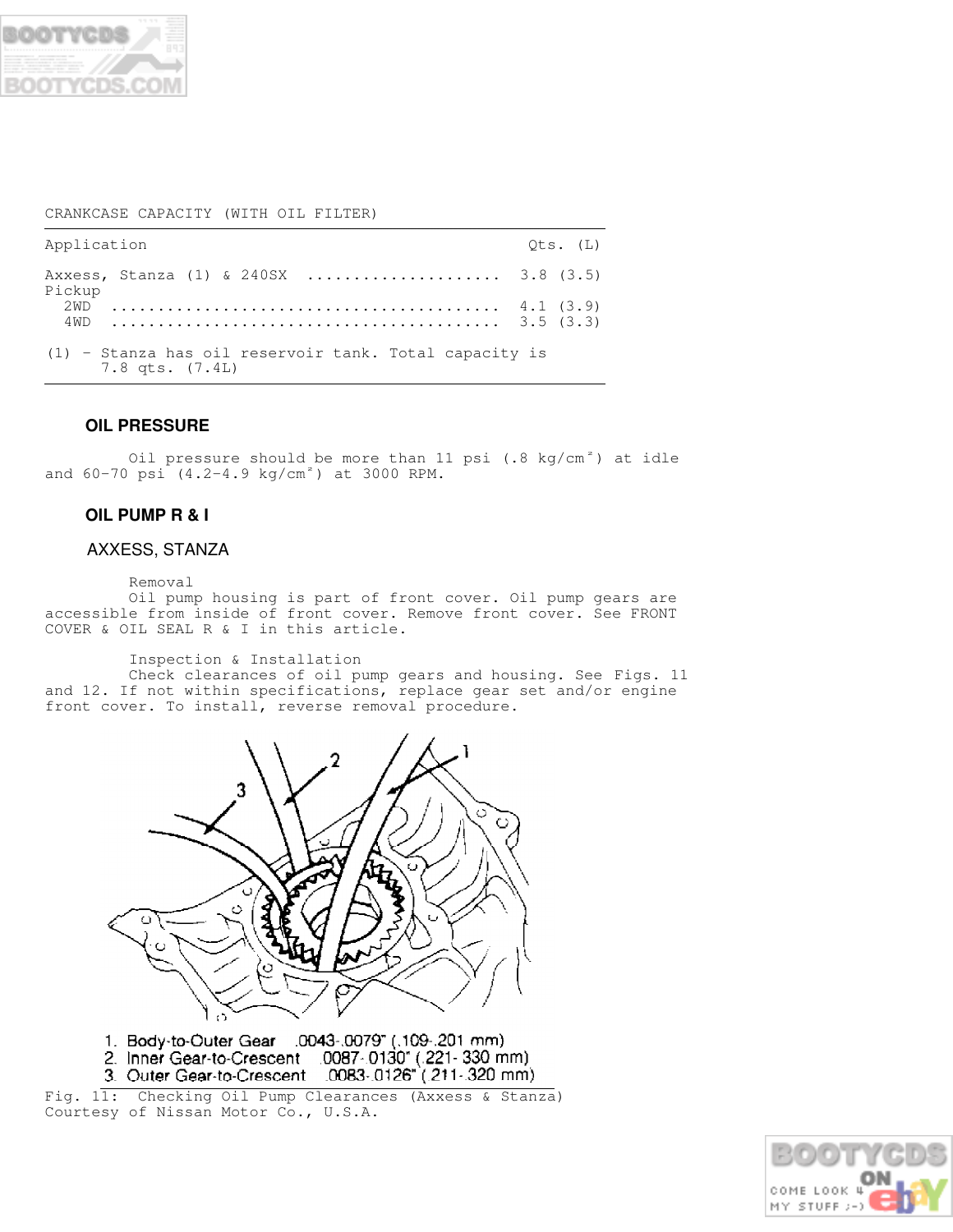



# 

Fig. 12: Checking Oil Pump Clearances (Axxess & Stanza) Courtesy of Nissan Motor Co., U.S.A.

## PICKUP, 240SX

 Removal & Disassembly 1) Set No. 1 piston at TDC of compression stroke. Check distributor rotor position for reassembly reference. Remove mount bolts. Remove oil pump and drive spindle assembly.

 2) Remove cover, gasket and gears from oil pump body. See Fig. 13. Wash parts with solvent. Inspect for wear or damage.

#### Inspection

 Using a feeler gauge, check clearances.See Fig. 14. With rotor in pump body and gasket installed, place straightedge over rotor. Check clearance between rotor and straightedge. Clearance should not exceed .0031" (.08 mm).

NOTE: Oil pump rotors and body are not serviced separately. If excessively worn or damaged, replace pump rotor set or complete pump assembly.

Reassembly & Installation

 1) Install outer pump rotor with large chamfered portion facing pump body side. Ensure distributor rotor is in same position as before removal. Fill pump housing with oil. Align punch mark on drive

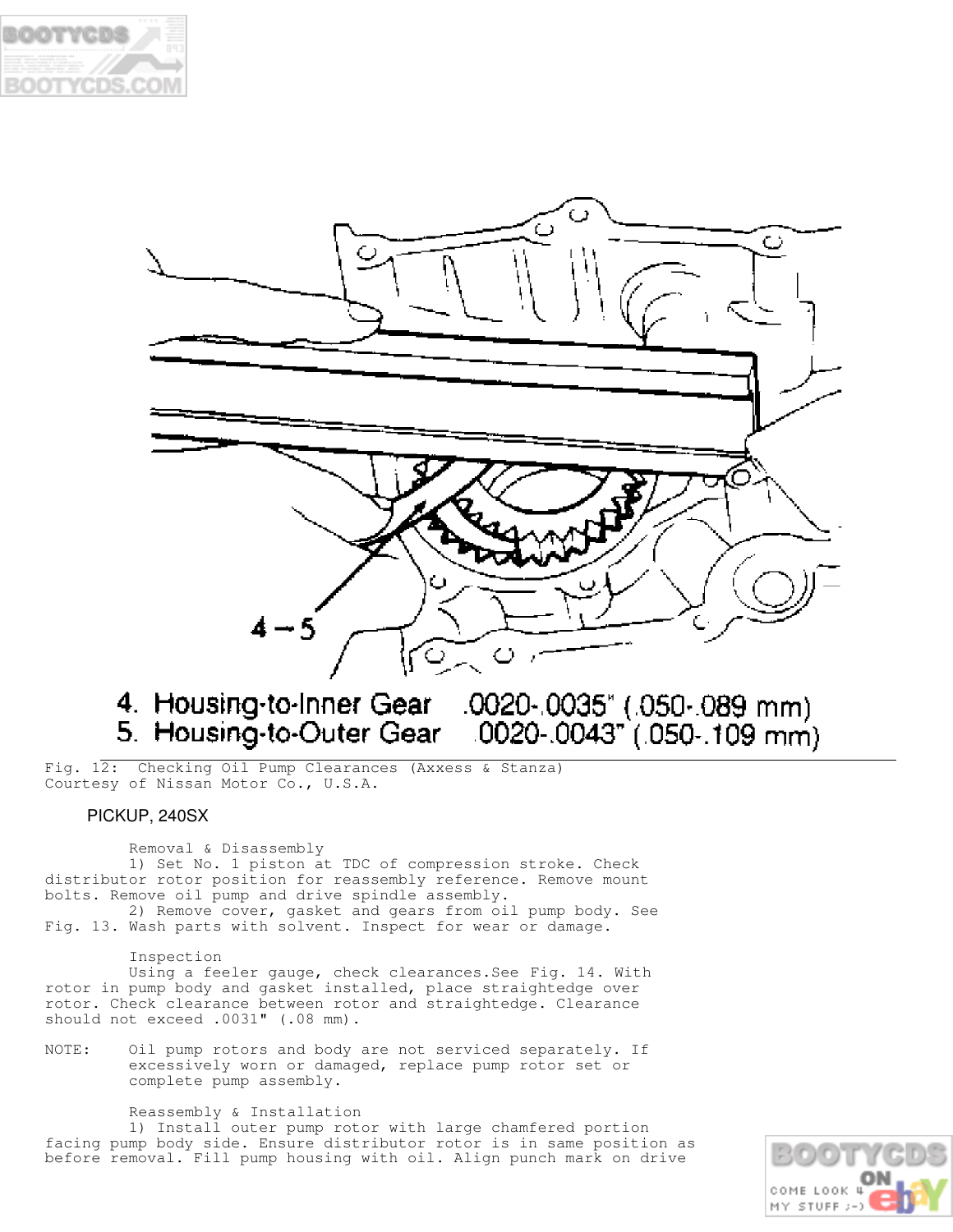

spindle with hole in pump.

 2) Using new gasket, install oil pump and drive spindle assembly. Ensure drive spindle tip securely fits in distributor hole. Tighten all bolts to specification. See TORQUE SPECIFICATIONS at end of article. To complete installation, reverse removal procedure.



Fig. 13: Exploded View of Oil Pump Assembly (Pickup & 240SX) Courtesy of Nissan Motor Co., U.S.A.

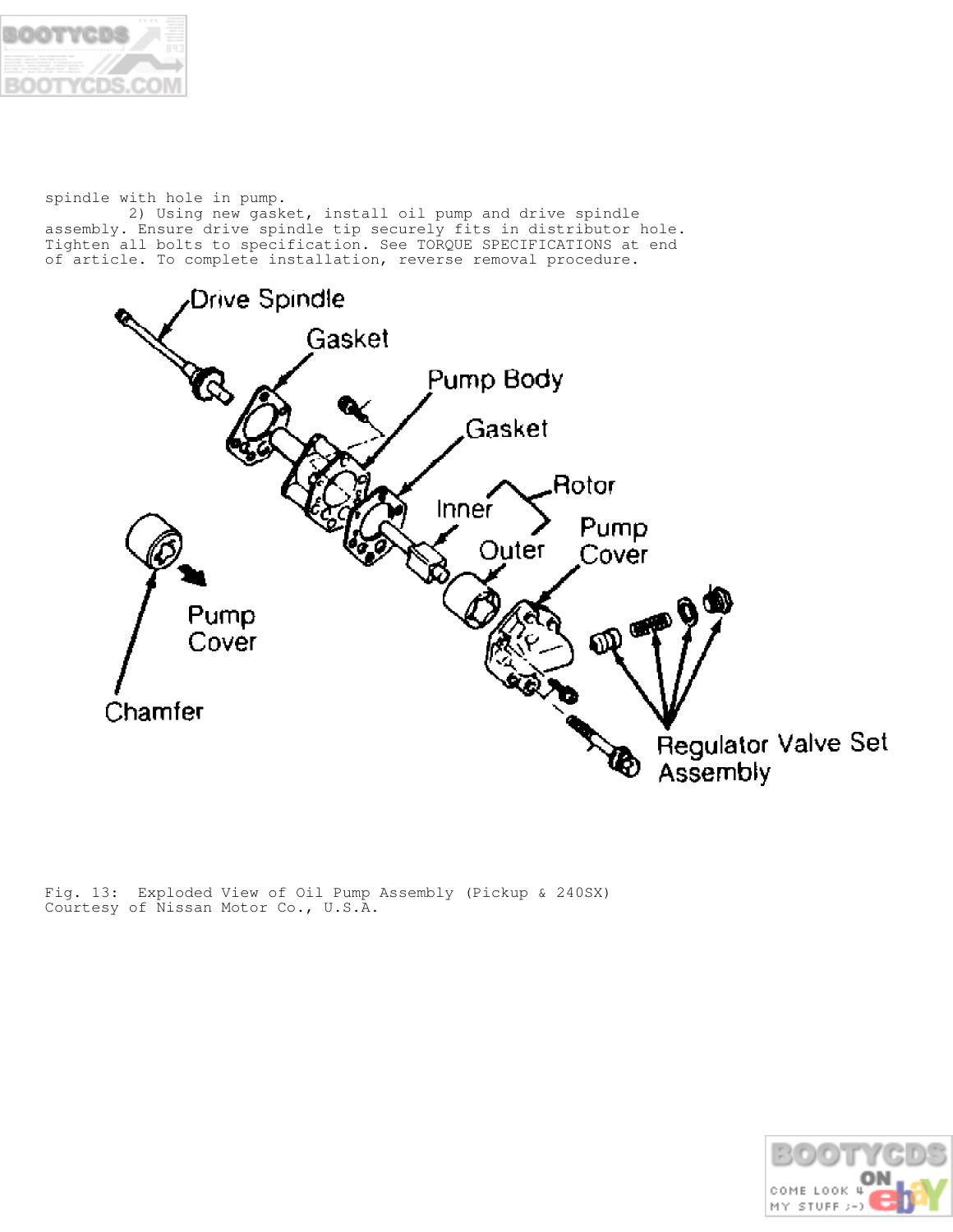



Fig. 14: Checking Oil Pump Clearances (Pickup & 240SX) Courtesy of Nissan Motor Co., U.S.A.



 **TORQUE SPECIFICATIONS**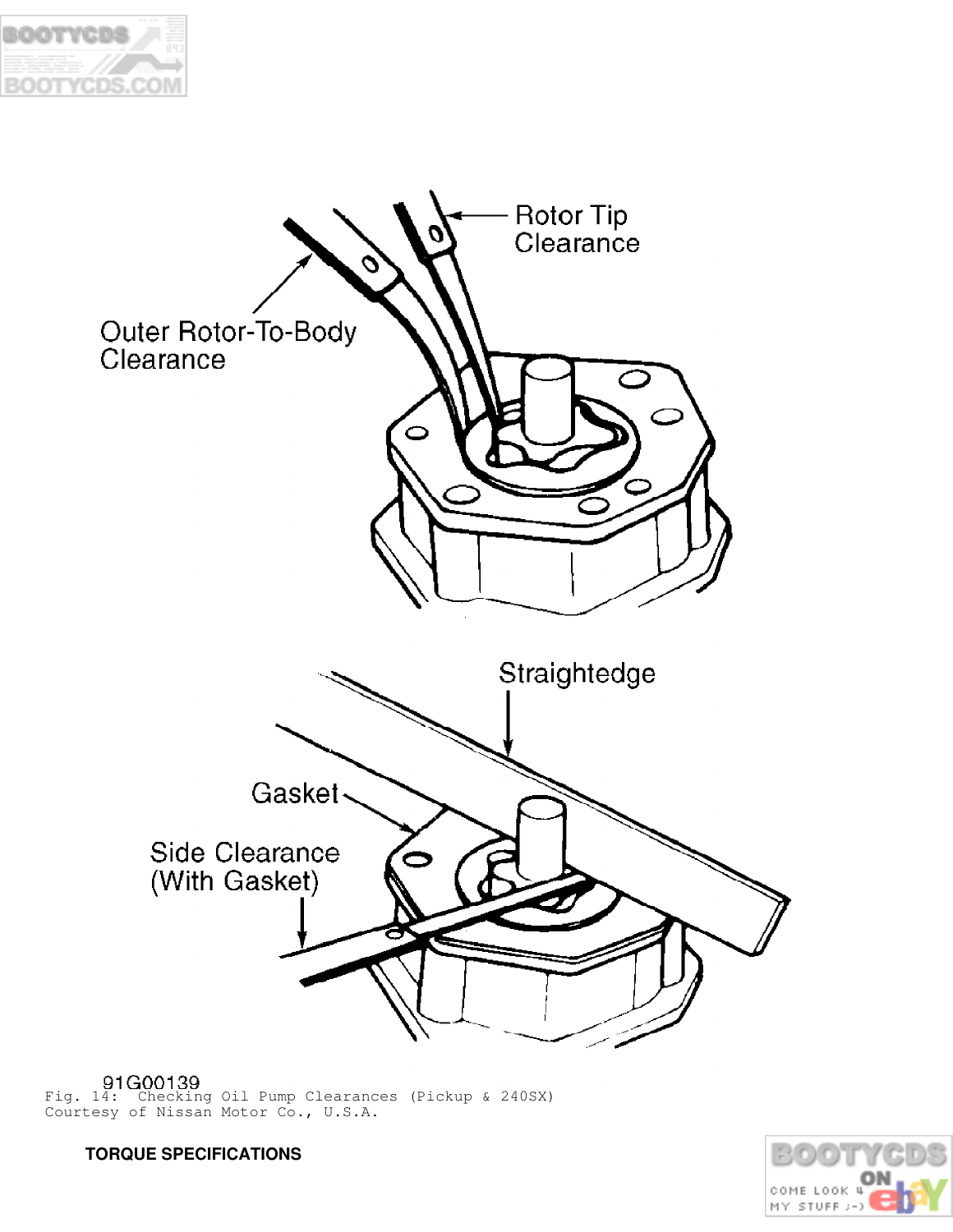

### TORQUE SPECIFICATIONS TABLE

| Application<br>$Ft$ . Lbs. $(N.m)$                                                                                                                                                                                                                                                                                                                                                              |
|-------------------------------------------------------------------------------------------------------------------------------------------------------------------------------------------------------------------------------------------------------------------------------------------------------------------------------------------------------------------------------------------------|
| Alternator Bracket Bolt  12-15 (16-20)<br>Alternator Pivot Bolt<br>$33 - 44$ $(45 - 60)$<br>Camshaft Sprocket Bolt  87-116 (118-157)<br>Connecting Rod Nut                                                                                                                                                                                                                                      |
| $10-12(14-16)$<br>$28 - 33$ $(38 - 44)$<br>Crankshaft Pulley                                                                                                                                                                                                                                                                                                                                    |
| Axxess & Stanza  87-116 (118-157)<br>Pickup & 240SX  105-112 (142-152)<br>Cylinder Block Drain Plug  25-33 (34-45)                                                                                                                                                                                                                                                                              |
| Step 2<br>58 (79)<br>Loosen All Bolts<br>Step 3<br>Step 4<br>22(30)<br>54-61 (73-83)<br>Step 5<br>$29 - 36$ (40-49)<br>EGR Tube Nut<br>Exhaust Manifold Bolt/Nut<br>$12 - 15$ $(16 - 20)$<br>.<br>$69 - 76$ (94-103)<br>Flexplate Mount Bolt $(A/T)$<br>Flywheel Mount Bolt $(M/T)$ 105-112 (142-152)<br>$12 - 15$ $(16 - 20)$<br>Intake Manifold Bolt/Nut<br>.                                 |
| $12 - 15$ $(16 - 20)$<br>Intake Plenum Bolt/Nut<br>Main Bearing Cap Bolt<br>$34-38$ $(46-52)$<br>Oil Drain Plug<br>$22 - 29$ $(30 - 39)$<br>Oil Pump Bolt (Axxess & Stanza)<br>$12 - 15$ $(16 - 20)$<br>Oil Strainer Bolt<br>$12 - 15$ $(16 - 20)$<br>Rocker Arm Shaft Bolt<br>$27 - 30$<br>$(37 - 41)$<br>$22 - 30$<br>$(30 - 41)$<br>Starter Motor Bolt<br>Transmission/Transaxle-to-Cylinder |
| Oil Filter Adapter-to-Block Bolt<br>Axxess & Stanza<br>$22 - 29$ $(30 - 39)$<br>$12 - 15$<br>$(16 - 20)$<br>Pickup & $240SX$<br>$12 - 15$ $(16 - 20)$<br>Water Pump Bolt                                                                                                                                                                                                                        |

## INCH Lbs. (N.m)

| Cam Chain Guide Bolt  108-126 (12-19)                                            |
|----------------------------------------------------------------------------------|
| Cam Chain Tensioner Bolt $\ldots \ldots \ldots \ldots \ldots \ldots$ 61-70 (7-8) |
| Cylinder Head-to-Front Cover Bolt $35-86$ (4-10)                                 |
| Front Cover Bolt $61-70$ (7-8)                                                   |
| Oil Pan Bolt  61-70 (7-8)                                                        |
| Oil Pump Bolt (Pickup & 240SX)  96-132 (11-15)                                   |
| Oil Pump Cover Screw (Axxess & Stanza)  35-43 (4-5)                              |
| Rear Oil Seal Retainer Bolt $\ldots \ldots \ldots \ldots$ 61-70 (7-8)            |
| Rocker Arm Cover Bolt $\ldots \ldots \ldots \ldots \ldots \ldots$ 61-86 (7-10)   |
| Water Pump Pulley Bolt (Axxess & Stanza) $61-70$ (7-8)                           |
| Water Pump Pulley Nut (Pickup & 240SX) $\ldots$ 51-86 (6-10)                     |

(1) - See torque procedure in CYLINDER HEAD R & I.

## **ENGINE SPECIFICATIONS**

GENERAL ENGINE SPECIFICATIONS

GENERAL ENGINE SPECIFICATIONS TABLE

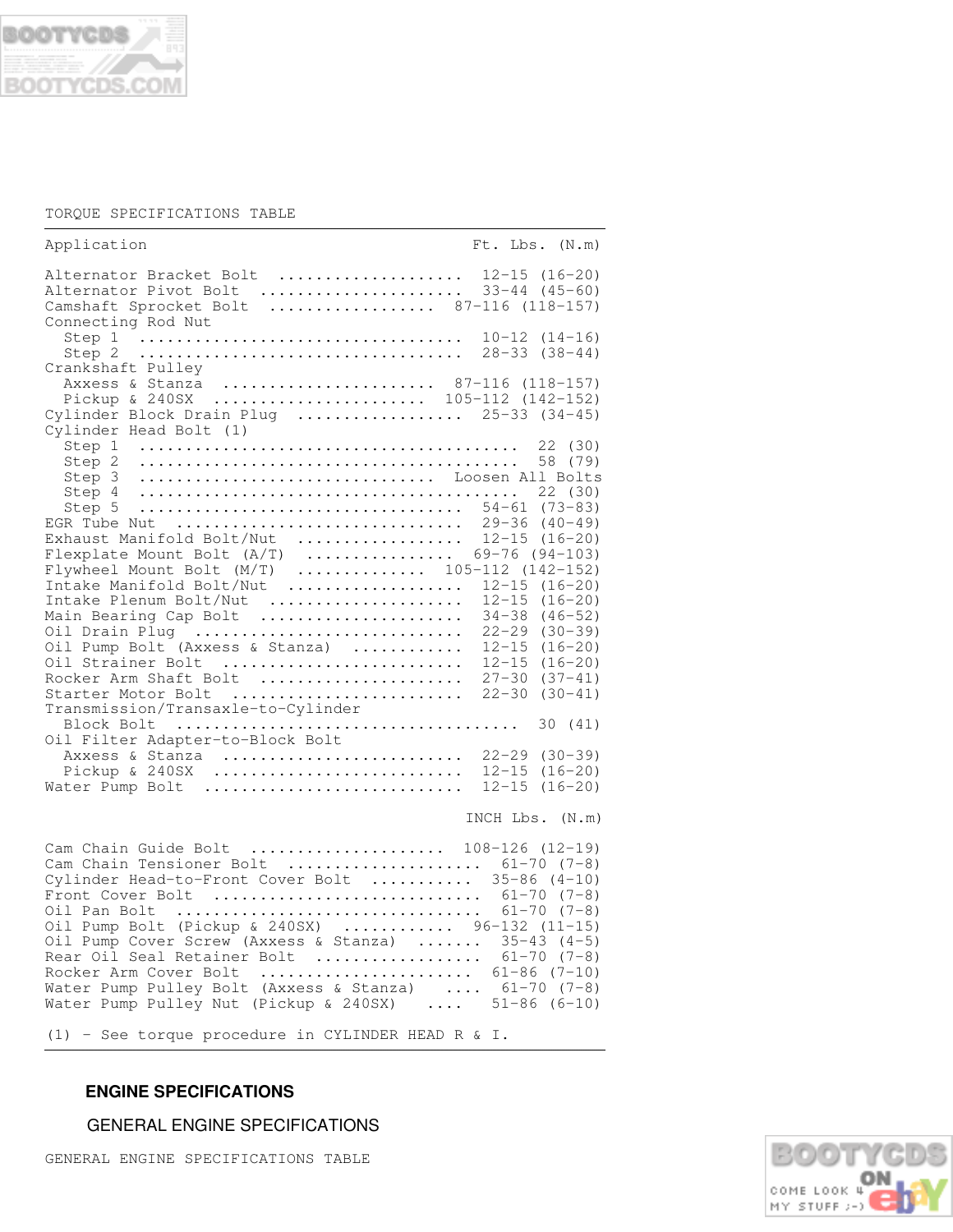

| Application                                                        | Specification         |
|--------------------------------------------------------------------|-----------------------|
| Displacement  146 Cu. In. $(2.4L)$<br>Stroke<br>Compression Ratio  | $3.50$ " (89 mm)      |
| Axxess, Stanza & Pickup  8.6:1<br>240SX                            |                       |
| HP @ RPM<br>Axxess & Stanza  138 @ 5600<br>Pickup                  |                       |
| Torque Ft. Lbs. @ RPM<br>Axxess & Stanza  148 @<br>Pickup<br>240SX | 4400<br>152 0<br>4400 |

## CRANKSHAFT, MAIN & CONNECTING ROD BEARINGS SPECS

CRANKSHAFT, MAIN & CONNECTING ROD BEARINGS SPECS TABLE

| Application                                                                 | (mm)<br>In.                                                                                                                                                                                                                                                          |
|-----------------------------------------------------------------------------|----------------------------------------------------------------------------------------------------------------------------------------------------------------------------------------------------------------------------------------------------------------------|
| Crankshaft<br>Main Bearings                                                 | $.004$ $(.10)$                                                                                                                                                                                                                                                       |
| Journal Diameter                                                            |                                                                                                                                                                                                                                                                      |
| Axxess, Stanza & 240SX<br>Grade 0<br>Grade 1<br>.<br>Grade 2<br>.<br>Pickup | $2.3609 - 2.3612$ $(59.967 - 59.975)$<br>$2.3606 - 2.3609$<br>$(59.959 - 59.967)$<br>2.3603-2.3606<br>$(59.951 - 59.959)$                                                                                                                                            |
| Grade $0$<br>Grade $1$<br>Grade 2<br>.                                      | $2.5057 - 2.5060$ $(63.645 - 63.652)$<br>$2.5060 - 2.5064$ (63.652-63.663)<br>$2.5064 - 2.5068$ $(63.663 - 63.672)$<br>Journal Out-of-Round & Taper $\ldots \ldots \ldots \ldots$ .0004 (.010)<br>Oil Clearance  .0008-.0019 (.020-.047)                             |
| Connecting Rod Bearings                                                     |                                                                                                                                                                                                                                                                      |
| Journal Diameter<br>Axxess, Stanza & 240SX                                  |                                                                                                                                                                                                                                                                      |
| Grade $0$<br>Grade 1<br>Grade $2$<br>Pickup<br>Oil Clearance                | $1.9672 - 1.9675$ $(49.968 - 49.974)$<br>$1.9670 - 1.9672$ (49.962-49.968)<br>$1.9668 - 1.9670$ $(49.956 - 49.962)$<br>$2.3603 - 2.3612$ $(59.951 - 59.975)$<br>Journal Out-of-Round & Taper $\ldots \ldots \ldots \ldots$ .0002 (.005)<br>$.0004-.0014$ (.010-.035) |

## CONNECTING RODS SPECIFICATIONS

CONNECTING RODS SPECIFICATIONS TABLE

Application In. (mm)

Bore Diameter Pin Bore Axxess, Stanza & 240SX ................. .8268-.8272 (21.000-21.012) Pickup .................... .8247-.8259 (20.948-20.978)

,我们就会不会不会。""我们,我们不会不会不会,我们不会不会不会,我们不会不会不会不会。""我们,我们不会不会不会不会。""我们,我们不会不会不会不会。""我们

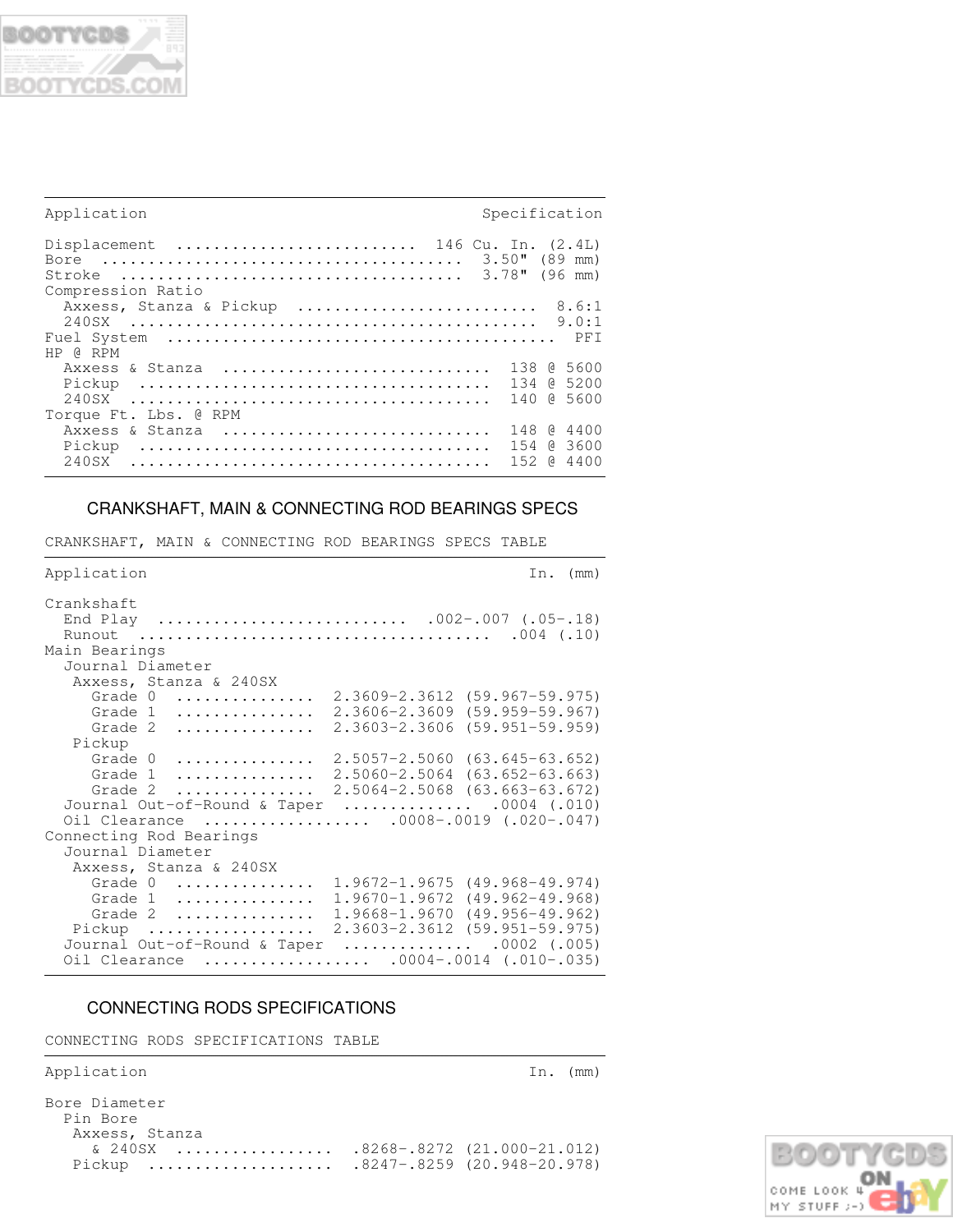

| Crankpin Bore  2.0866-2.0871 (53.000-53.013)                                       |  |
|------------------------------------------------------------------------------------|--|
| Center-to-Center Length  6.494-6.498 (164.950-165.050)                             |  |
| Maximum Bend  .0059 (.150)                                                         |  |
| Maximum Twist $\dots\dots\dots\dots\dots\dots\dots\dots\dots\dots\dots$ .012 (.30) |  |
|                                                                                    |  |

## PISTONS, PINS & RINGS SPECIFICATIONS

PISTONS, PINS & RINGS SPECIFICATIONS TABLE

| Application                                                                      | In. $(mm)$                                                                                                                                                      |
|----------------------------------------------------------------------------------|-----------------------------------------------------------------------------------------------------------------------------------------------------------------|
| Pistons<br>Clearance<br>Diameter<br>Grade 1<br>.<br>Grade 2<br>.<br>Grade 3<br>. | $.0008-.0016$ $(.020-.040)$<br>$3.5027 - 3.5031$<br>$(88.970 - 88.980)$<br>$3.5031 - 3.5035$<br>$(88.980 - 88.990)$<br>$3.5035 - 3.5039$<br>$(88.990 - 89.000)$ |
| Pins                                                                             |                                                                                                                                                                 |
| Diameter<br>Axxess, Stanza<br>& 240SX<br>Pickup<br>Piston Fit                    | $.8263-.8268$ $(20.989-21.000)$<br>$.8265-.8266$ $(20.994-20.996)$                                                                                              |
| Axxess, Stanza & 240SX (1)  0-.0002 (0-.005)<br>Pickup<br>Rod Fit                | $.0003-.0005$ (.008-.012)                                                                                                                                       |
| Axxess, Stanza & 240SX<br>Pickup(1)                                              | $.0002 - .0007$ $(.005 - .017)$<br>$.0006-.0013$ (.015-.033)                                                                                                    |
| Rings                                                                            |                                                                                                                                                                 |
| No. 1<br>End Gap<br>Side Clearance<br>No. 2<br>End Gap                           | $.0110-.0169$ $(.280-.430)$<br>$.0016-.0031$ $(.040-.080)$                                                                                                      |
| Ring Marked                                                                      |                                                                                                                                                                 |
| $"R"$ or $"T"$<br>(Axxess, Stanza<br>& 240SX)<br>.<br>"N" (Axxess,<br>Stanza     | $.0177-.0236$ $(.450-.600)$                                                                                                                                     |
| & 240SX)<br>.<br>Pickup<br>Side Clearance<br>.                                   | $.0217-.0276$ $(.550-.700)$<br>$.0177-.0272$<br>$(.450-.690)$<br>$.0012 - .0028$<br>$(.030-.070)$                                                               |
| No. $3$ (Oil)<br>End Gap<br>Side Clearance                                       | $.0079-.0236$ $(.200-.600)$                                                                                                                                     |
| Rinken Rings<br>.                                                                | $.0026-.0053$ (.065-.135)                                                                                                                                       |
| (1) - Interference fit or negative clearance.                                    |                                                                                                                                                                 |

## CYLINDER BLOCK SPECIFICATIONS

CYLINDER BLOCK SPECIFICATIONS TABLE

| Application                                                                                                                                                                                                                                                     | In. $(mm)$ |
|-----------------------------------------------------------------------------------------------------------------------------------------------------------------------------------------------------------------------------------------------------------------|------------|
| Cylinder Bore<br>Standard Diameter<br>Grade 1  3.5039-3.5043 (89.000-89.010)<br>Grade 2  3.5043-3.5047 (89.010-89.020)<br>Grade 3  3.5047-3.5051 (89.020-89.030)<br>Maximum Taper $\ldots \ldots \ldots \ldots \ldots \ldots \ldots \ldots \ldots$ .0004 (.010) |            |

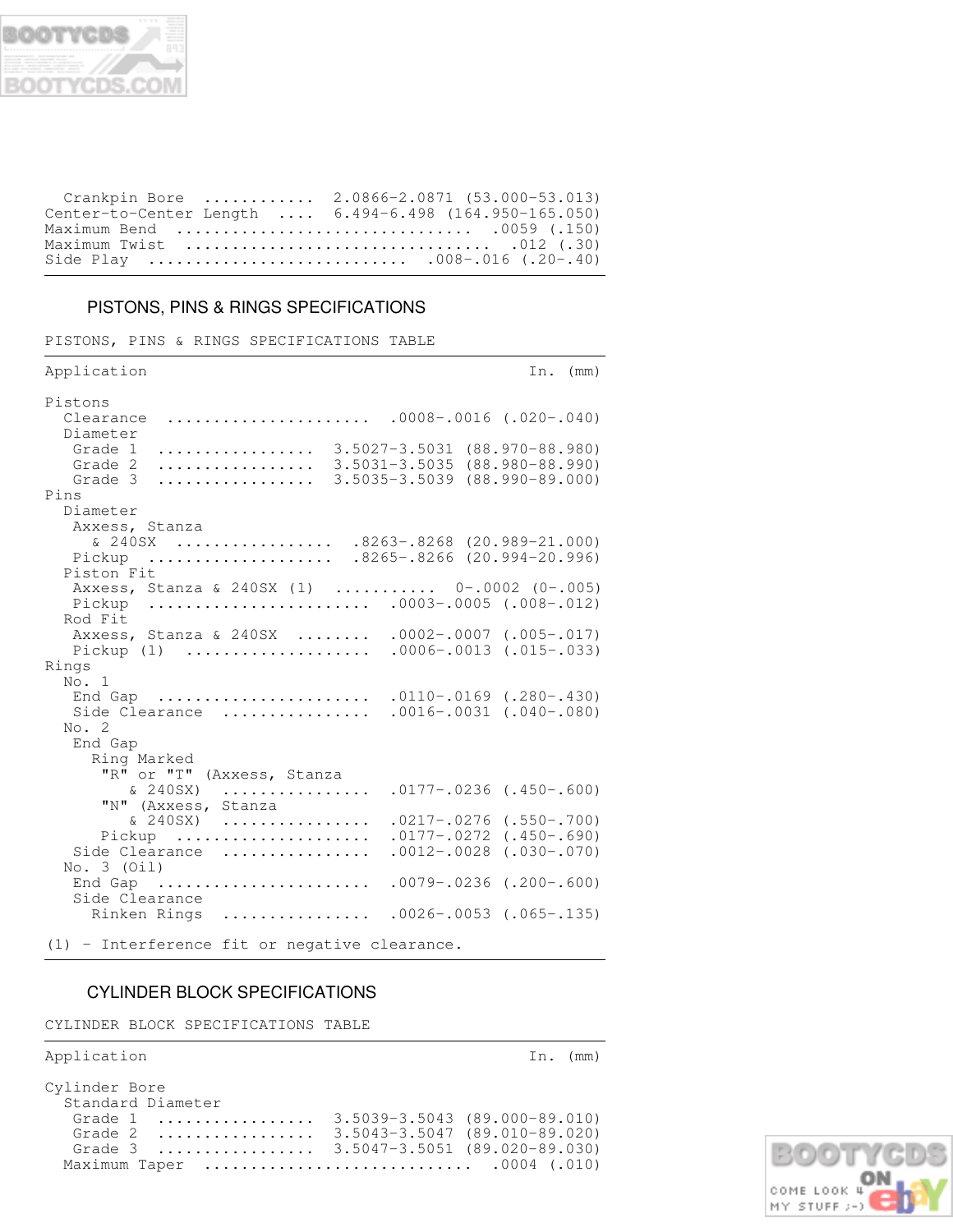

 Maximum Out-of-Round ...................... .0006 (.015) Minimum Deck Height .......... 9.722-9.726 (246.95-247.05) Maximum Deck Warpage (1) ...................... .004 (.10)

(1) - Maximum resurfacing limit of cylinder block and cylinder head combined is .008" (.20).

## VALVES & VALVE SPRINGS SPECIFICATIONS

VALVES & VALVE SPRINGS SPECIFICATIONS TABLE

| Application                                                                                                                                                                                                                                                            |  | Specification                              |     |
|------------------------------------------------------------------------------------------------------------------------------------------------------------------------------------------------------------------------------------------------------------------------|--|--------------------------------------------|-----|
| Intake Valves<br>Minimum Margin  .02" (.5 mm)<br>Minimum Refinish Length  4.72" (119.9 mm)<br>Stem Diameter  .2742-.2748" (6.965-6.980 mm)<br>Valve Tip Maximum Refinish  .008" (.20 mm)                                                                               |  |                                            | 45° |
| Exhaust Valves<br>Head Diameter  1.575-1.583" (40.00-40.20 mm)<br>Minimum Margin  02" (.5 mm)<br>Minimum Refinish Length  4.7508" (120.67 mm)<br>Stem Diameter  .3129-.3134" (7.948-7.960 mm)<br>Valve Tip Maximum Refinish  .008" (.20 mm)<br>Valve Springs<br>Intake |  |                                            | 45° |
| Free Length<br>Inner Spring  2.100" (53.34 mm)<br>Outer Spring  2.2614" (57.440 mm)<br>Out-of-Square<br>Inner Spring<br>Outer Spring                                                                                                                                   |  | $.091"$ $(2.30$ mm)<br>$.098"$ $(2.50$ mm) |     |
| Pressure                                                                                                                                                                                                                                                               |  | Lbs. @ In. (Kq @ mm)                       |     |
| Inner Spring  63.9 @ 1.283 (29 @ 32.60)<br>Outer Spring  135.80 @ 1.48 (61.6 @ 37.6)<br>Exhaust                                                                                                                                                                        |  |                                            |     |
| Free Length<br>Inner Spring  1.888" (47.95 mm)<br>Outer Spring  2.095" (53.21 mm)<br>Out-of-Square                                                                                                                                                                     |  |                                            |     |
| Inner Spring  .083" (2.10 mm)<br>Outer Spring                                                                                                                                                                                                                          |  | $.091"$ $(2.30$ mm)                        |     |
| Pressure                                                                                                                                                                                                                                                               |  | Lbs. @ In. (Kg @ mm)                       |     |
| Inner Spring  73.90 @ 1.146 (33.5 @ 29.10)<br>Outer Spring  144.0 @ 1.343 (65.3 @ 34.10)                                                                                                                                                                               |  |                                            |     |

## CYLINDER HEAD SPECIFICATIONS

CYLINDER HEAD SPECIFICATIONS TABLE

Application Specification Specification

| Cylinder Head Height  3.890-3.898" (98.80-99.00 mm) |  |                   |  |
|-----------------------------------------------------|--|-------------------|--|
| Maximum Warpage                                     |  | $.004$ " (.10 mm) |  |